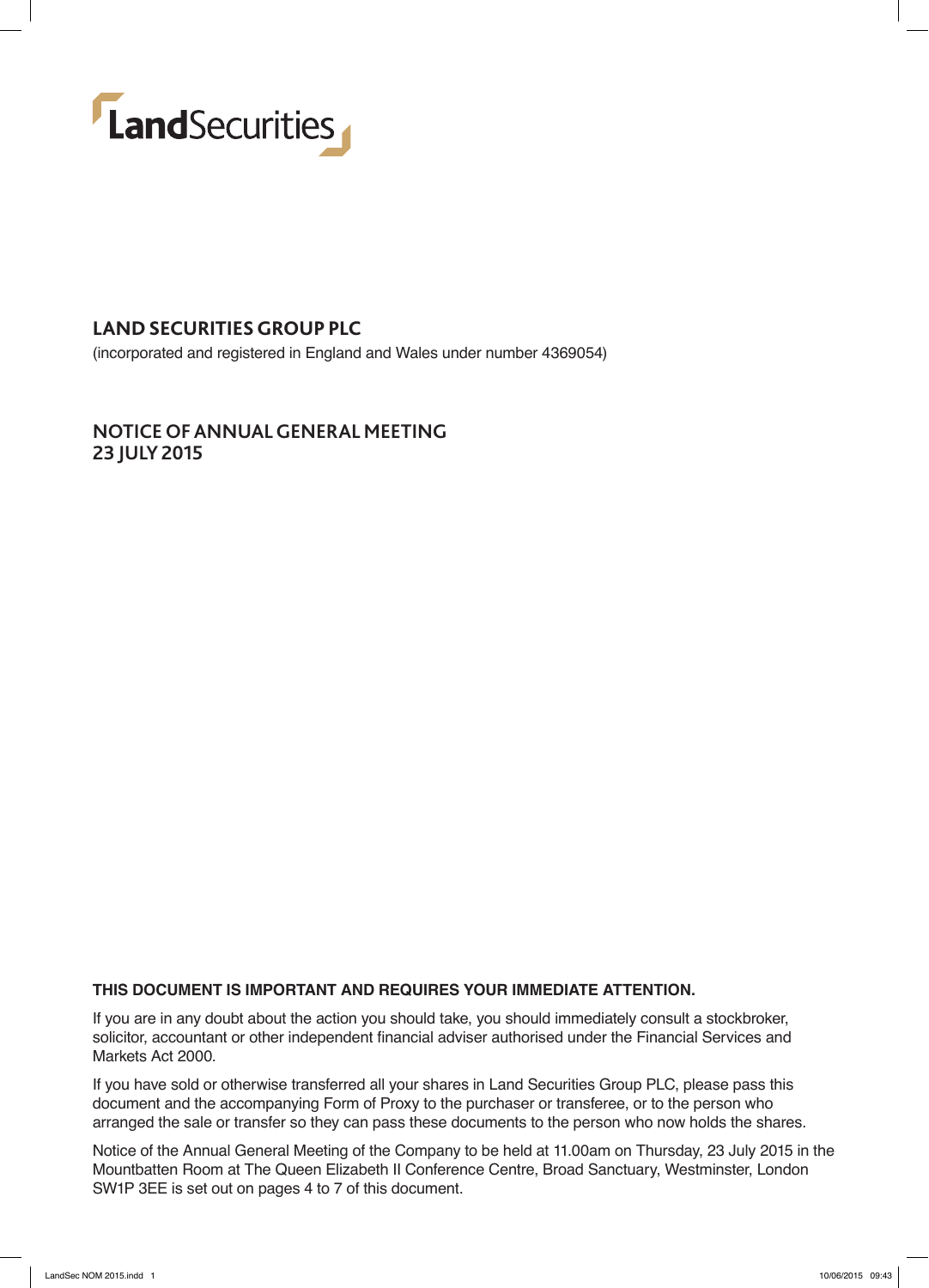# **Contents**

| Letter from the Chairman                                                  | З         |
|---------------------------------------------------------------------------|-----------|
| Notice and Resolutions                                                    | $4 - 7$   |
| Part $I -$ Explanatory notes                                              | $8 - 12$  |
| Part II - Summary of the Land Securities<br>2015 Long-Term Incentive Plan | $12 - 16$ |
| Part III - Shareholder notes                                              | $17 - 19$ |

#### **Annual General Meeting** Mountbatten Room The Queen Elizabeth II Conference Centre Broad Sanctuary **Westminster** London SW1P 3EE

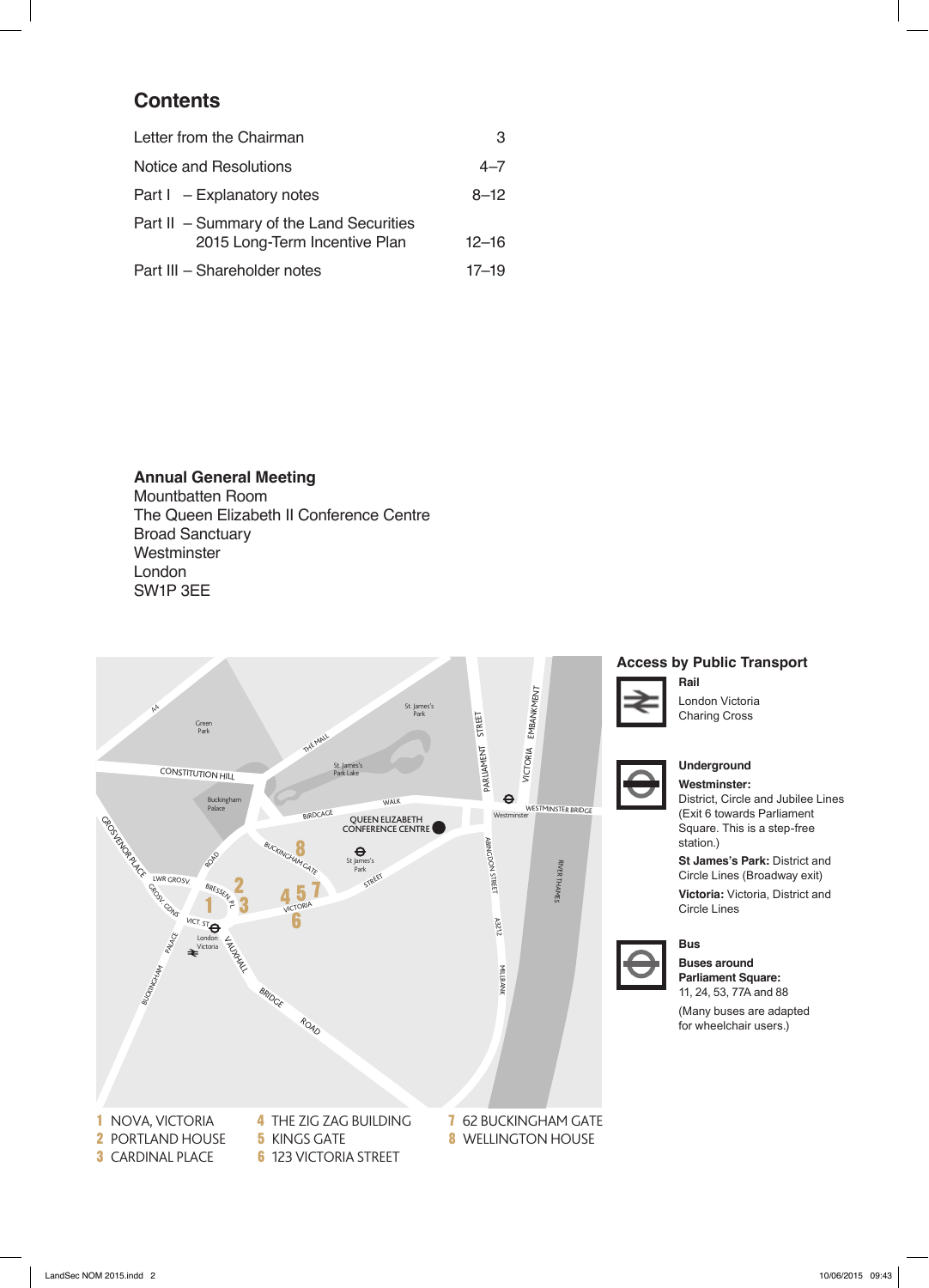www.landsecurities.com Registered in England and Wales: No. 4369054



18 June 2015

Dear Shareholder,

# **Annual General Meeting to be held on Thursday, 23 July 2015**

I have pleasure in inviting you to the Company's Annual General Meeting to be held at 11.00am on Thursday, 23 July 2015 in the Mountbatten Room at The Queen Elizabeth II Conference Centre, Broad Sanctuary, Westminster, London SW1P 3EE.

This year's AGM is again being held close to Victoria so that shareholders can see the significant progress we are making on our major developments in the area. If you get time to walk down Victoria Street towards Victoria, you will be able to see this for yourself. Your enclosed Attendance Card shows a map of the AGM location as well as some of our nearby properties.

Following this letter is a Notice of Meeting, including the proposed Resolutions, and your Form of Proxy is also enclosed. A copy of the Notice, and the Company's 2015 Annual Report, can be viewed on our website at www.landsecurities.com.

The AGM provides an opportunity for your Directors to meet with you, provide our thoughts on the development of the Company and answer your questions. We therefore encourage you to attend. However, if you are unable to do so, please complete and return your Form of Proxy as soon as possible but in any event so as to arrive not later than 11.00am on Tuesday, 21 July 2015. Please note that if you return your Form of Proxy, you may still attend, speak and vote at the Meeting in person if you subsequently wish to do so.

There are 20 Resolutions proposed at this year's AGM and we will once again take all of these on a poll vote. This will be conducted at the Meeting by means of a paper poll, with each shareholder having one vote for each share held. The voting results will be immediately notified to the London Stock Exchange and posted on the Company's website.

Explanatory notes in respect of the proposed Resolutions are set out in Part I of the Notice. Your Directors consider the Resolutions to be in the best interests of the Company and its shareholders as a whole and unanimously recommend you vote in favour of them, as they intend to do in respect of their own beneficial shareholdings.

My Board colleagues and I look forward to seeing as many of you as possible at the Meeting and thank you for your continued support.

Yours sincerely,

Tiron air mwatt

**Dame Alison Carnwath** Chairman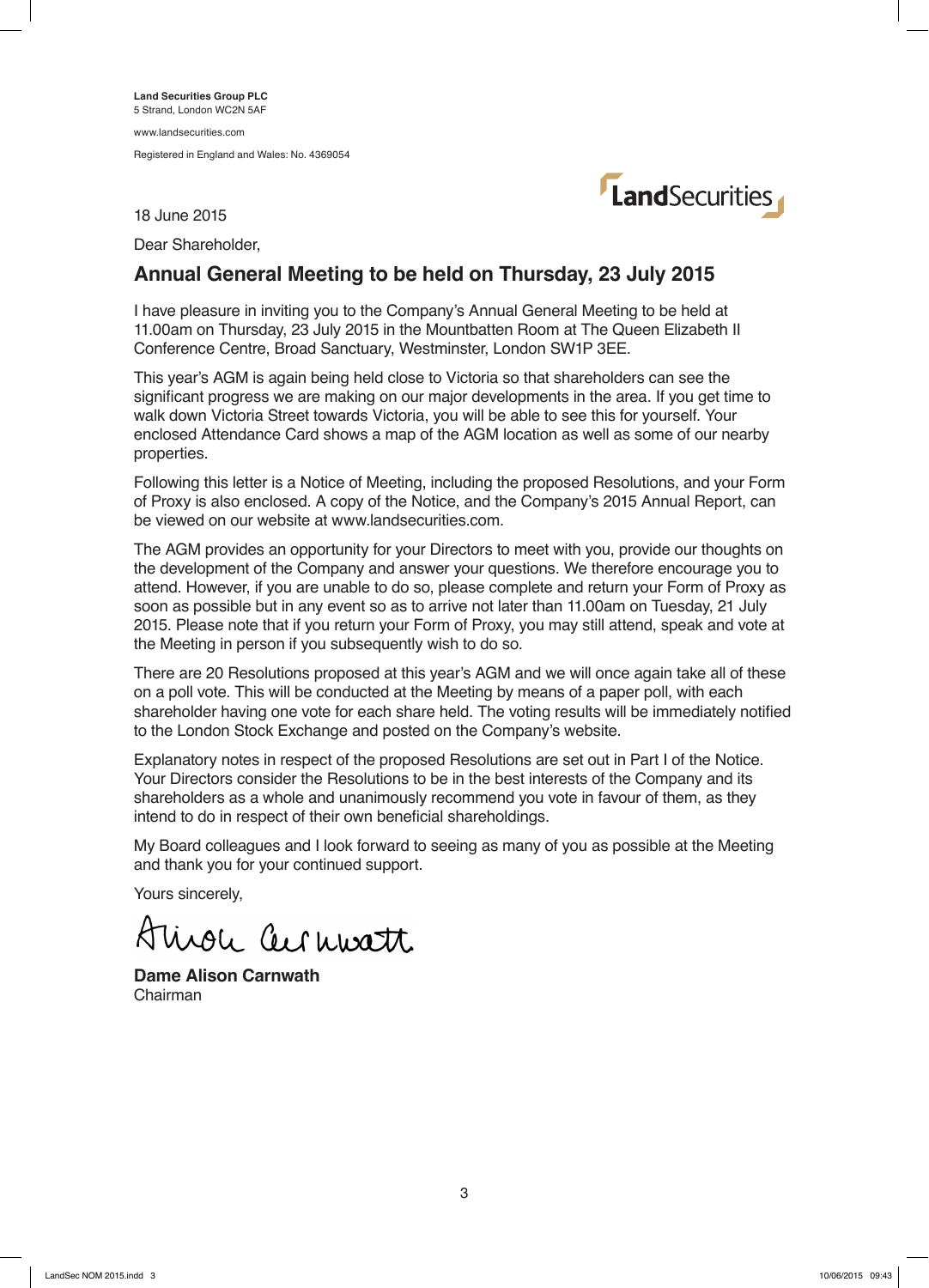**Land Securities Group PLC** 5 Strand, London WC2N 5AF

www.landsecurities.com Registered in England and Wales: No. 4369054



# **Notice of the 2015 Annual General Meeting**

Notice is hereby given that the 2015 Annual General Meeting (the *AGM* or *Meeting*) of Land Securities Group PLC (the *Company*) will be held at 11.00am on Thursday, 23 July 2015 in the Mountbatten Room at The Queen Elizabeth II Conference Centre, Broad Sanctuary, Westminster, London SW1P 3EE for the transaction of the following business.

Resolutions 1 to 18 will be proposed as Ordinary Resolutions. To be passed, an Ordinary Resolution requires the approval of shareholders representing a simple majority of the votes cast on the Resolution. Resolutions 19 and 20 will be proposed as Special Resolutions. To be passed, a Special Resolution requires the approval of shareholders representing at least 75% of the votes cast on the Resolution.

Explanatory notes to each of the Resolutions are set out in Part I of this Notice on pages 8 to 12.

### **1. 2015 Annual Report**

To receive the Company's accounts, together with the Report of the Directors and the Auditor's Report on those accounts, for the financial year ended 31 March 2015 (the *2015 Annual Report*).

### **2. Directors' Remuneration – Policy Report**

To approve the Directors' Remuneration – Policy Report (effective from the date of approval) set out on pages 61 to 67 of the 2015 Annual Report.

### **3. Directors' Remuneration – Annual Report on Remuneration**

To approve the Directors' Remuneration – Annual Report on Remuneration set out on pages 68 to 78 of the 2015 Annual Report.

#### **4. Final dividend**

To declare a final dividend of 8.15 pence per ordinary share for the financial year ended 31 March 2015.

#### **Re-election of Directors**

- **5.** To re-elect Dame Alison Carnwath as a Director of the Company.
- **6.** To re-elect Robert Noel as a Director of the Company.
- **7.** To re-elect Martin Greenslade as a Director of the Company.
- **8.** To re-elect Kevin O'Byrne as a Director of the Company.
- **9.** To re-elect Simon Palley as a Director of the Company.
- **10.** To re-elect Christopher Bartram as a Director of the Company.
- **11.** To re-elect Stacey Rauch as a Director of the Company.
- **12.** To re-elect Cressida Hogg CBE as a Director of the Company.
- **13.** To re-elect Edward Bonham Carter as a Director of the Company.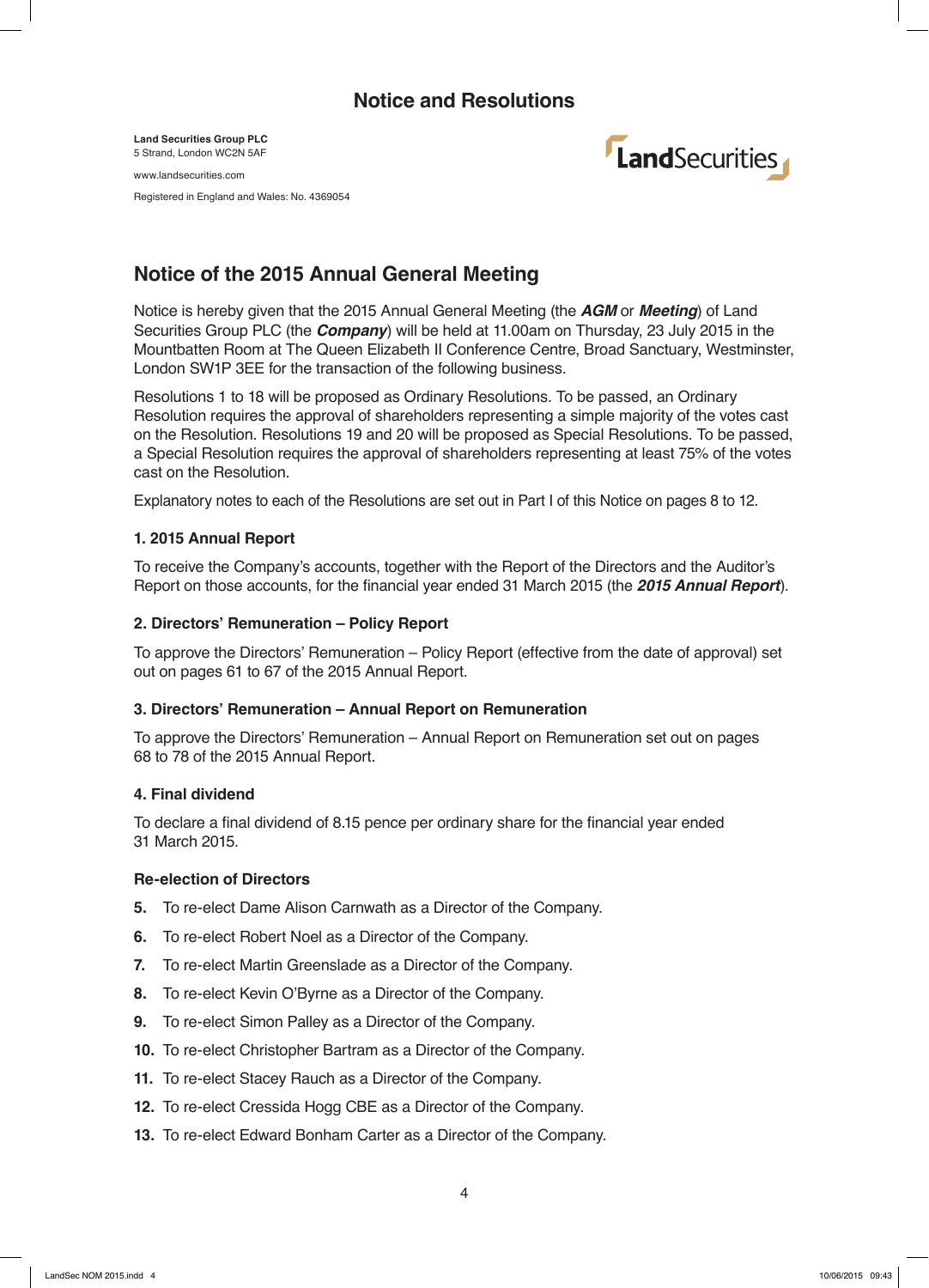## **14. Adoption of Land Securities 2015 Long-Term Incentive Plan**

To authorise the Directors to:

- (i) adopt the Land Securities 2015 Long-Term Incentive Plan on the terms of the rules produced to the Meeting and initialled by the Chairman for the purposes of identification and summarised in Part II of this Notice (the *LTIP*); and
- (ii) establish further plans based on the LTIP but modified to take account of local tax, exchange control or securities laws in overseas territories, provided that any shares made available under such further plans are treated as counting against any limits on individual or overall participation in the LTIP.

## **15. Re-appointment of auditor**

To re-appoint Ernst & Young LLP as auditor of the Company to hold office until the conclusion of the next general meeting at which accounts are laid before the Company.

## **16. Remuneration of auditor**

To authorise the Directors to determine the remuneration of the auditor.

## **17. Authority to make political donations**

In accordance with sections 366 and 367 of the Companies Act 2006 (the *2006 Act*), to authorise the Company and any company which is or becomes its subsidiary at any time during the period for which this Resolution has effect to:

- (i) make political donations to political parties, other political organisations and/or independent election candidates; and
- (ii) incur other political expenditure,

providing such expenditure does not exceed £50,000 in aggregate for paragraphs (i) and (ii) above.

This authority shall expire after the conclusion of the Company's next Annual General Meeting. Any terms used in this Resolution which are defined in Part 14 of the 2006 Act shall have the same meaning as is given to those terms in Part 14 of the 2006 Act.

## **18. Authority to allot securities**

To authorise the Directors generally and unconditionally to allot shares in the Company and to grant rights to subscribe for or convert any security into shares in the Company:

- (i) up to an aggregate nominal amount of £26,351,468; and
- (ii) in so far as such shares comprise equity securities (as defined in section 560 of the 2006 Act) up to a further nominal amount of £26,351,468 in connection with an offer by way of a rights issue:
	- (a) to ordinary shareholders in proportion (as nearly as may be practicable) to their existing holdings; and
	- (b) to holders of other equity securities as required by the rights of those securities or as the Directors otherwise consider necessary,

and so that the Directors may impose any limits or restrictions and make any arrangements which they consider necessary or appropriate to deal with treasury shares, fractional entitlements, record dates, legal, regulatory or practical problems in, or under the laws of, any territory or any other matter.

This authority shall expire at the earlier of the conclusion of the next Annual General Meeting of the Company or 15 months from the date this Resolution is passed (unless previously renewed, varied or revoked by the Company in general meeting), provided that the Company may make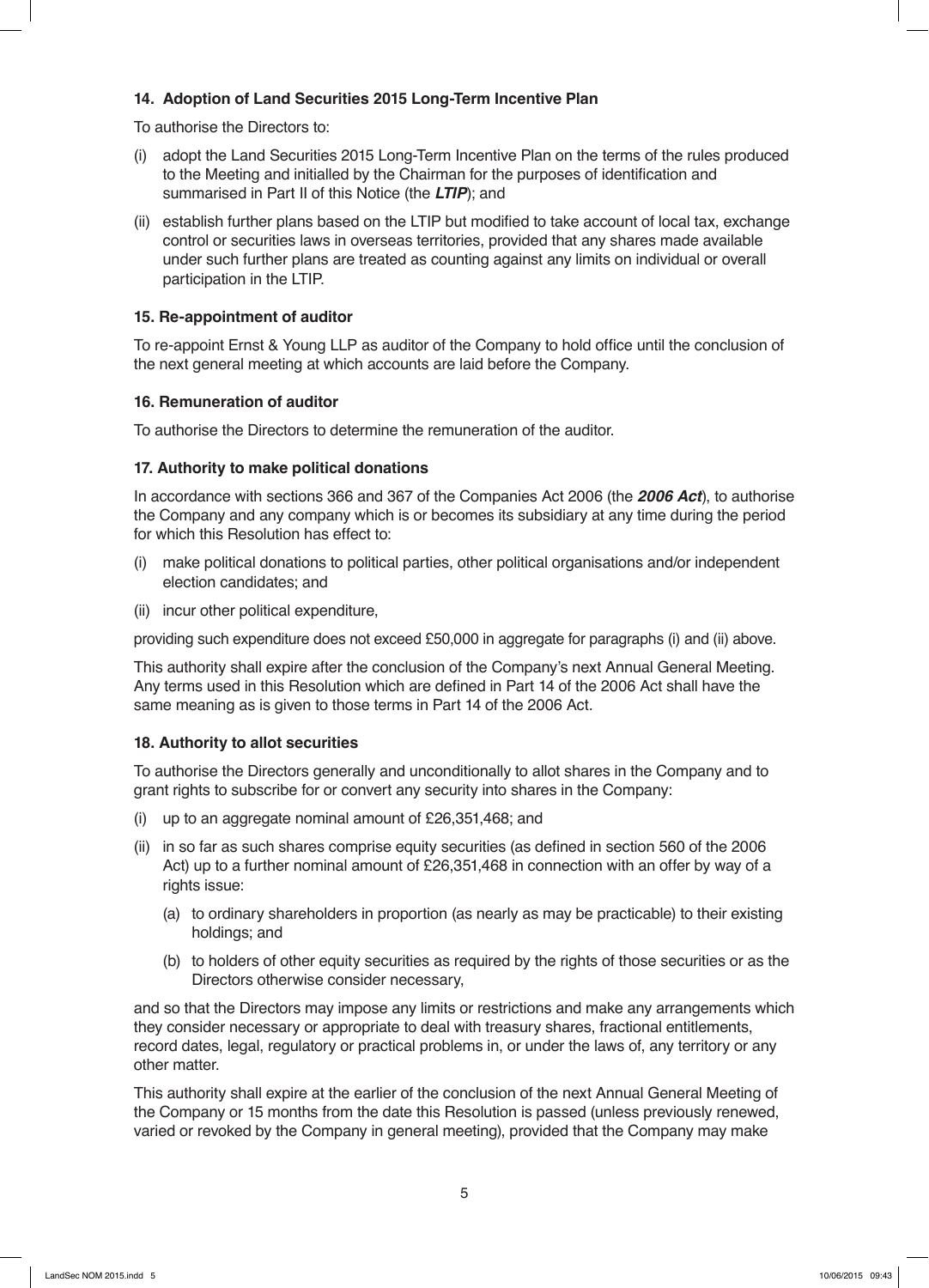offers and enter into agreements before this authority expires which would, or might, require equity securities to be allotted or subscription or conversion rights to be granted after the authority ends and the Directors may allot equity securities or grant rights to subscribe for or convert securities into ordinary shares under any such offer or agreement as if the authority had not expired.

### **19. Disapplication of pre-emption rights**

Subject to Resolution 18 being passed, to authorise the Directors to allot equity securities (as defined in the 2006 Act) for cash under the authority given by Resolution 18 and/or to sell treasury shares, as if section 561 of the 2006 Act (Existing shareholders' rights of pre-emption) did not apply to any such allotment or sale, provided that this authorisation shall be limited to:

- (i) the allotment of equity securities and sale of treasury shares for cash in connection with an offer or issue of, or invitation to apply for, equity securities made to (but in the case of the authority granted under paragraph (ii) of Resolution 18, by way of a rights issue only):
	- (a) ordinary shareholders in proportion (as nearly as may be practicable) to their existing holdings; and
	- (b) holders of other equity securities, as required by the rights of those securities or, if the Directors consider it necessary, as permitted by the rights of those securities,

and so that the Directors may impose any limits or restrictions and make any arrangements which they consider necessary or appropriate to deal with treasury shares, fractional entitlements, record dates, legal, regulatory or practical problems in, or under the laws of, any territory or any other matter; and

(ii) in the case of the authority granted under paragraph (i) of Resolution 18 and/or in the case of any sale of treasury shares for cash, to the allotment (otherwise than under paragraph (i) of this Resolution) of equity securities or sale of treasury shares up to a nominal amount of £4,005,196.

This authority shall expire at the earlier of the conclusion of the next Annual General Meeting of the Company or 15 months from the date this Resolution is passed, provided that the Company may make offers and enter into agreements before this authority expires which would, or might, require equity securities to be allotted (and treasury shares to be sold) after the authorisation expires and the Directors may allot equity securities (and sell treasury shares) under any such offer or agreement as if the authority had not expired.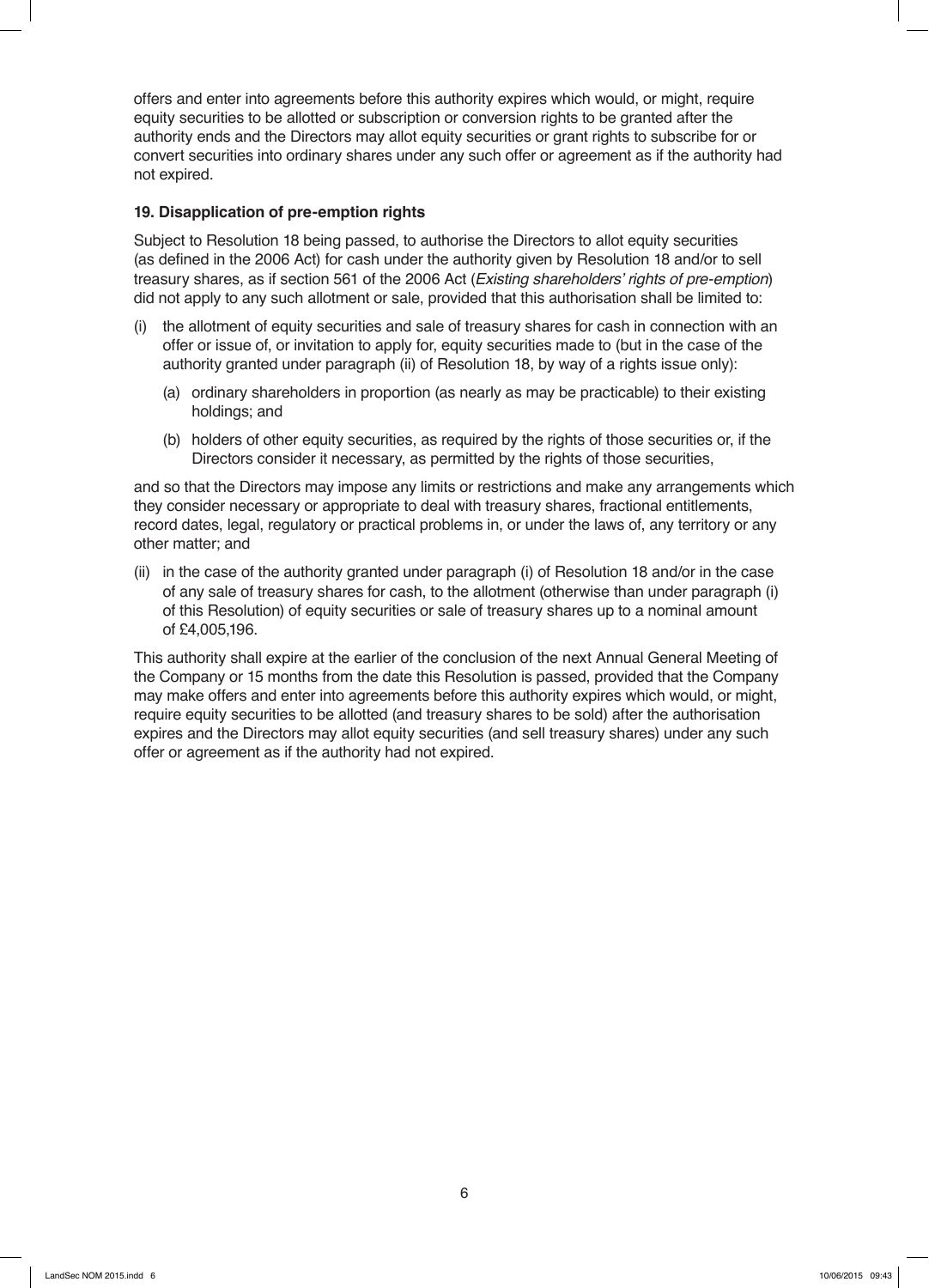### **20. Authority to purchase own shares**

To authorise the Company generally and unconditionally to make market purchases (as defined in section 693(4) of the 2006 Act) of its ordinary shares on such terms as the Directors think fit, provided that:

- (i) the maximum number of ordinary shares that may be acquired is 79,054,404 being 10% of the Company's issued ordinary share capital (excluding treasury shares) as at 3 June 2015;
- (ii) the minimum price (exclusive of expenses) which may be paid for an ordinary share is 10 pence; and
- (iii) the maximum price (exclusive of expenses) which may be paid for each ordinary share is the higher of: (a) 105% of the average of the middle market quotations of an ordinary share of the Company as derived from the London Stock Exchange Daily Official List for the five business days immediately preceding the day on which the ordinary share is contracted to be purchased; and (b) an amount equal to the higher of the price of the last independent trade of an ordinary share and the highest current independent bid for an ordinary share on the trading venues where the purchase is carried out.

This authority shall expire at the earlier of the conclusion of the next Annual General Meeting of the Company or 15 months from the date this Resolution is passed, provided that the Company shall be entitled, at any time prior to the expiry of this authority, to make a contract of purchase which would or might be executed wholly or partly after the expiry of this authority and to purchase ordinary shares in accordance with such contract as if the authority had not expired.

By Order of the Board

**Michael Arnaouti** Group Company Secretary

18 June 2015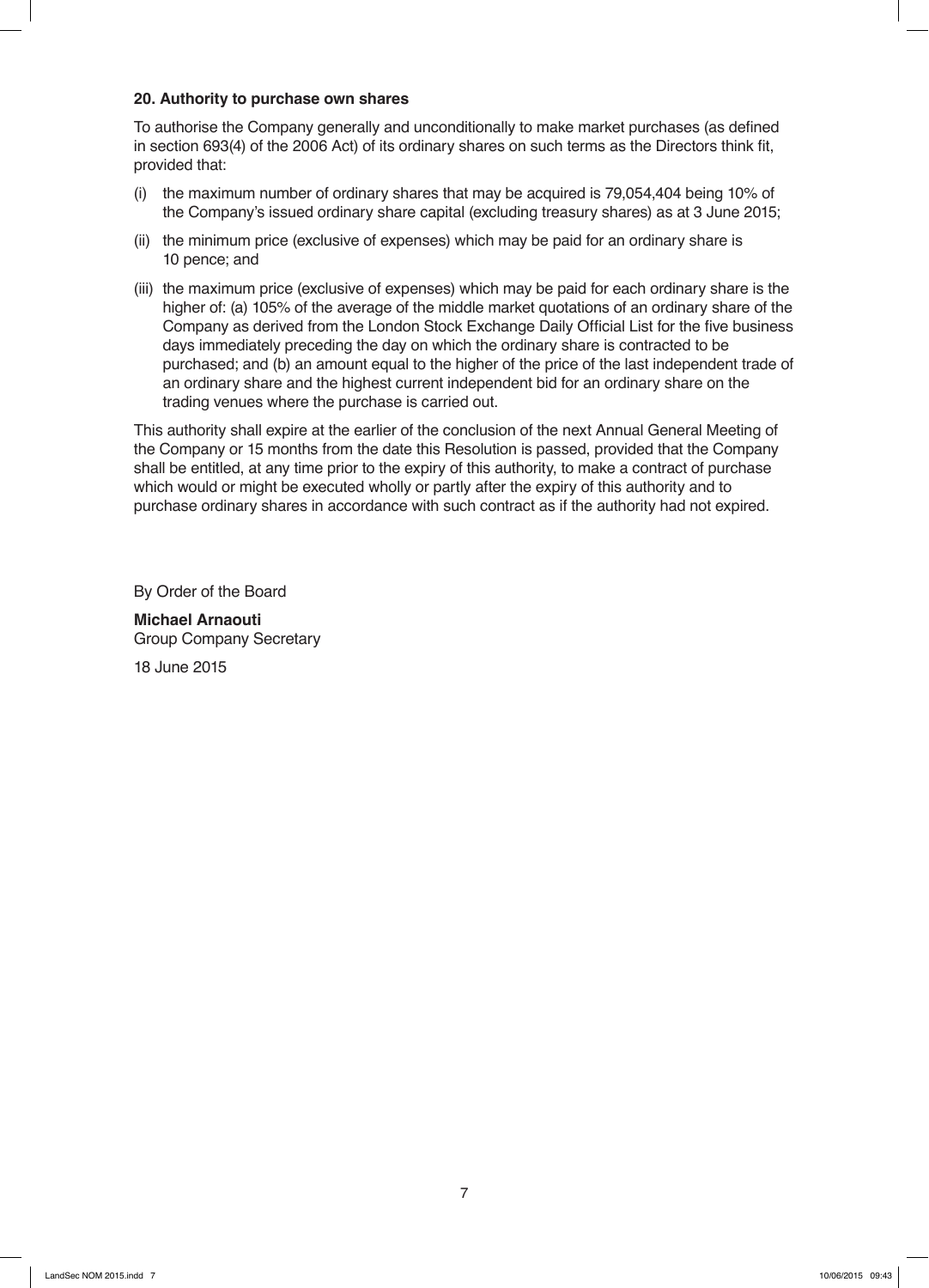# **Part I**

## **Explanatory notes**

## *Ordinary Resolutions*

## **Resolution 1 – 2015 Annual Report**

For each financial year, the Directors must present the report of the Directors and the accounts of the Company to shareholders at the AGM. The report of the Directors, the accounts and the report of the Company's auditor on the accounts, and on those parts of the Directors' Remuneration Report that are capable of being audited, are contained within the 2015 Annual Report.

## **Resolutions 2 and 3 – Directors' Remuneration Report**

These Resolutions seek shareholder approval for the Directors' Remuneration – Policy Report set out on pages 61 to 67 of the 2015 Annual Report (the *Policy Report*) and the Directors' Remuneration – Annual Report on Remuneration set out on pages 68 to 78 of the 2015 Annual Report (the *Annual Report on Remuneration*), which together form the Directors' Remuneration Report in its entirety.

In accordance with legislation, the Company offers shareholders a binding vote to approve the Company's policy on Directors' remuneration at least once every three years, but on a more frequent basis if changes to it are proposed. This vote is binding in that the Company may not make a remuneration payment or payment for loss of office to a person who is, or is to be, or has been a Director of the Company unless that payment is consistent with the approved Directors' remuneration policy or has otherwise been approved by a resolution of the shareholders of the Company.

As changes are proposed to be made to the Company's policy on Directors' remuneration that was approved by shareholders at last year's AGM, Resolution 2 seeks shareholder approval of the Company's proposed new policy on Directors' remuneration, which is set out in the Policy Report. If Resolution 2 is passed, the Policy Report will become effective immediately. If Resolution 2 is not passed, the Company will continue to operate under its current Directors' remuneration policy and will seek shareholder approval for a revised policy as soon as practicable. Full details of the proposed changes to the current executive remuneration structure are set out on page 60 of the 2015 Annual Report.

Resolution 3 seeks shareholder approval of the Annual Report on Remuneration, which sets out details of the payments and share awards made to Directors in connection with their performance, and that of the Company, during the year ended 31 March 2015. The vote on the Annual Report on Remuneration is advisory in nature in that payments made or promised to Directors will not have to be repaid, reduced or withheld in the event that Resolution 3 is not passed.

The Company's auditor, Ernst & Young LLP, have audited those parts of the Directors' Remuneration Report required to be audited and their opinion forms part of their independent report to shareholders, which can be found on pages 83 to 85 of the 2015 Annual Report.

## **Resolution 4 – Final dividend**

Pursuant to the Board's recommendation, the authority sought from shareholders under this Resolution is to declare a final dividend of 8.15 pence per ordinary share for the financial year ended 31 March 2015. If approved, the final dividend will be paid as a Property Income Distribution on 24 July 2015 to those shareholders on the Company's shareholder register as at the close of business on 19 June 2015. Together with the three interim dividends already paid during the financial year, if the final dividend is approved, the total dividend paid by the Company for the financial year ended 31 March 2015 will be 31.85 pence per ordinary share (2013/14: 30.7 pence).

The Company offers a Dividend Reinvestment Plan, whereby shareholders can use their cash dividends to purchase additional shares in the Company. Full details can be found on the Company's website at www.landsecurities.com/investors/shareholder-investor-information/ dividend-reinvestment-plan.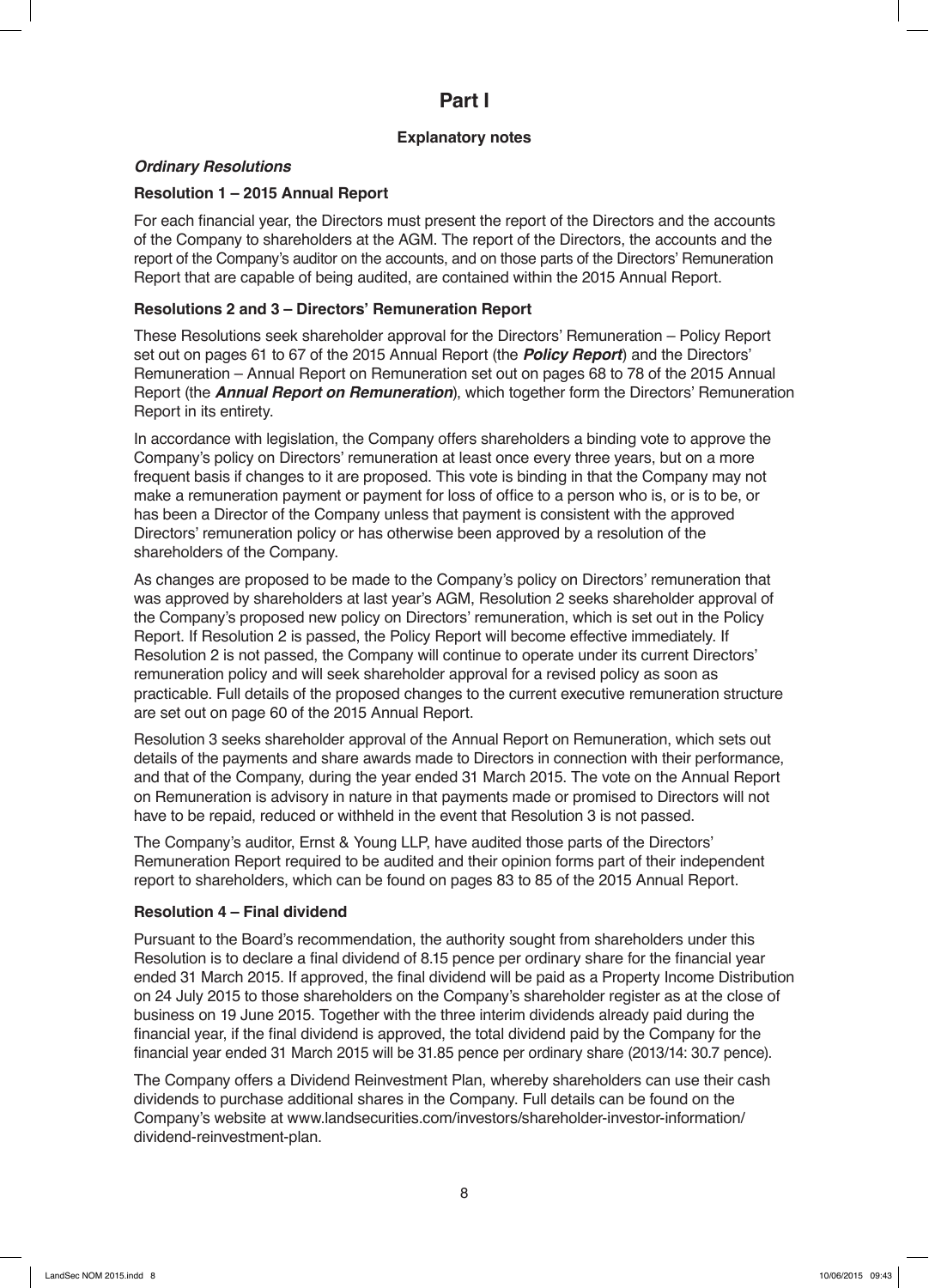## **Resolutions 5 to 13 – Re-election of Directors**

In accordance with the Board's policy and in line with the UK Corporate Governance Code, all Directors are required to stand for re-election at each AGM of the Company. Accordingly, these Resolutions seek shareholder approval for the re-election of all the Company's current Directors, each of whom has confirmed their willingness to remain in office.

Before being proposed for re-election, and under the direction of the Chairman (or the Senior Independent Director in respect of the Chairman herself), each of the Directors has undergone a formal performance evaluation. In relation to Kevin O'Byrne, who has now been in office for more than six years, his evaluation extended to a more rigorous review conducted by the Nominations Committee. Having assessed the outcome of those performance evaluations, the Board is satisfied that each Director remains committed to the role and their performance continues to be effective. Details of the performance evaluation process can be found in the Corporate Governance section of the 2015 Annual Report on pages 38 to 87. The Board is also satisfied that each of the Non-executive Directors remains independent in both character and judgement and there are no relationships or circumstances likely to affect his or her independence. Accordingly, the Board recommends the re-election of all the Directors.

The Board currently has nine Directors (comprising a Non-executive Chairman, two Executive Directors and six other Non-executive Directors), whose experience and expertise are derived from a range of industries, sectors and personal characteristics that provide an invaluable perspective on the Company's business. Biographical details for each Director, including their career history, skills, competencies and experience can be found on pages 40 and 41 of the 2015 Annual Report and at www.landsecurities.com/aboutus/our-management/board-of-directors.

### **Resolution 14 – Land Securities 2015 Long-Term Incentive Plan**

As the terms of the Land Securities 2005 Long-Term Incentive Plan (as amended with shareholder approval at the Company's 2012 AGM) (the *Existing LTIP*) will not be consistent with the Company's proposed new policy on Directors' remuneration set out in the Policy Report, the Board is seeking the approval of shareholders to adopt the LTIP in place of the Existing LTIP. The design of the LTIP is consistent with the Company's proposed new policy on Directors' remuneration.

The material terms of the LTIP are summarised in Part II of this Notice and the draft rules of the LTIP will be available for inspection at the Meeting and at the other times and locations specified in Part III of this Notice. The Company's policy on Directors' remuneration (see also the notes to Resolution 2) is summarised in the Policy Report on pages 61 to 67 of the 2015 Annual Report.

In considering the proposal to approve the LTIP, shareholders should note the following key changes as compared to the Existing LTIP:

- only conditional share awards and nil-cost options may be granted under the LTIP, whereas the Existing LTIP permits the grant of forfeitable shares;
- there will be no provision under the LTIP for the grant of matching awards;
- the individual limit on the value of awards that may be granted to a participant each year will increase from 150% of salary under the Existing LTIP to 300% of salary under the LTIP to reflect the loss of matching awards;
- changes to the performance targets for participants, which are described in Part II of this Notice and summarised in the Directors' Remuneration Report;
- in line with the updated UK Corporate Governance Code, the introduction of malus provisions (both plans have clawback provisions); and
- the introduction of a two year holding period post-vesting for awards granted to Executive Directors.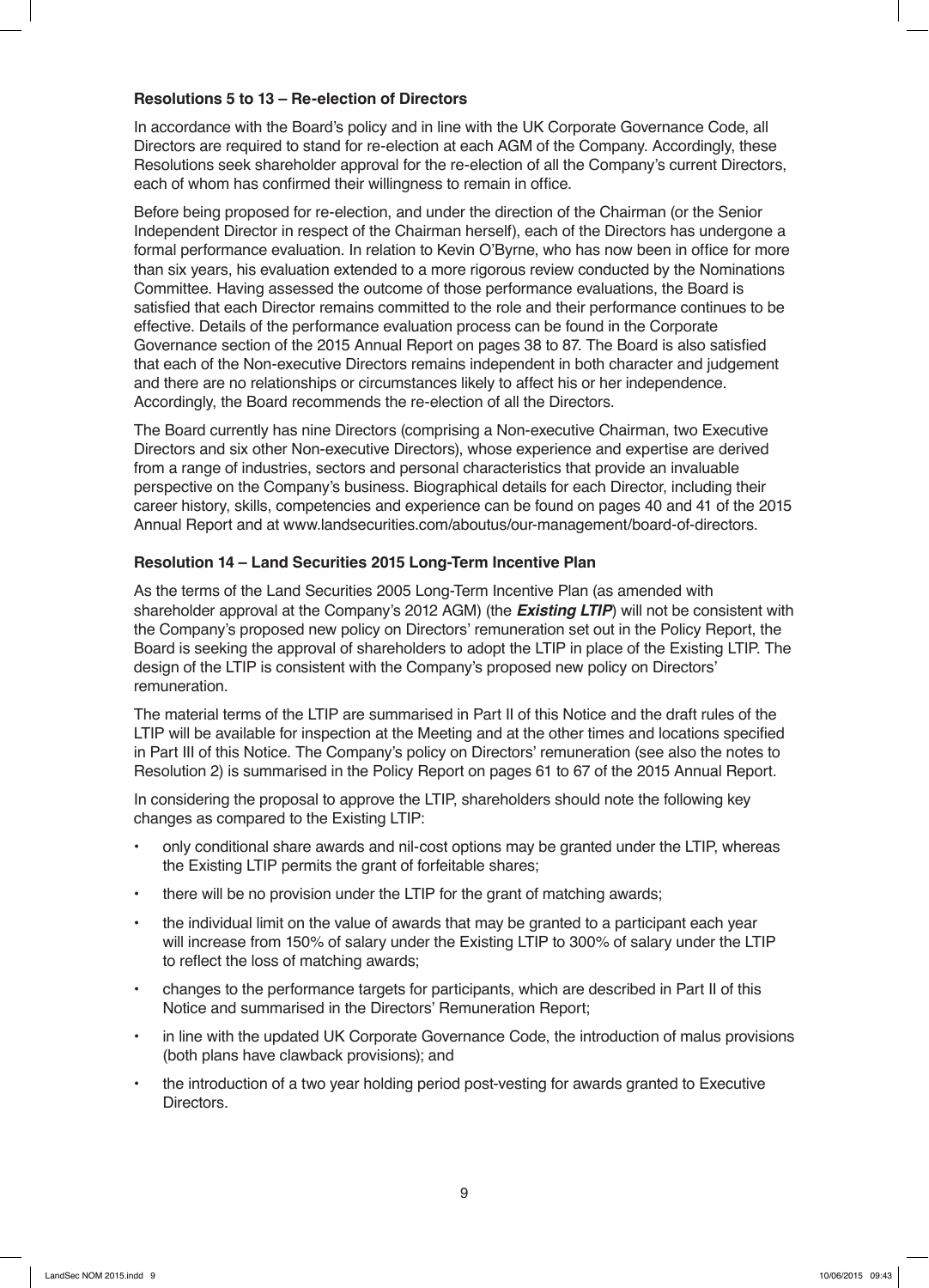### **Resolutions 15 and 16 – Re-appointment of auditor and determination of their remuneration**

Ernst & Young LLP have indicated their willingness to stand for re-appointment as auditor of the Company. On the recommendation of the Audit Committee, the Board is proposing their re‑appointment to office until the conclusion of the AGM in 2016 and also seeking authority to determine their remuneration.

### **Resolution 17 – Political donations**

The 2006 Act requires companies to obtain shareholder consent before they can make donations to a political party, other political organisations or an independent election candidate, or incur any political expenditure. However, the definitions of political donation and political expenditure used in the 2006 Act are very broad and as a result could inadvertently catch support which the Company may wish to give in relation to legitimate activities, such as policy review, law reform and the representation of the business community and special interest groups (such as those concerned with the environment). Such activities are not designed to support any political party or influence public support for any particular party. It is not proposed or intended to alter the Company's policy of not making political donations, within the normal meaning of that expression. The authority being sought under this Resolution is of a precautionary nature to ensure the Company and its subsidiaries do not inadvertently breach the 2006 Act.

### **Resolution 18 – Authority to allot securities**

Under section 551 the 2006 Act, the Directors may only allot shares or grant rights to subscribe for, or convert any security into, shares if authorised to do so by shareholders in a general meeting. The existing authority provided at last year's AGM to allot shares in this way expires at the conclusion of this year's AGM. Consequently, this Resolution seeks to renew the authority for a further period until the earlier of the conclusion of next year's AGM or 15 months from the date this Resolution is passed (unless previously renewed, varied or revoked by the Company in general meeting).

The aggregate nominal value which can be allotted under the authority set out in paragraph (i) of the Resolution is limited to £26,351,468 (representing 263,514,679 ordinary shares with a nominal value of 10 pence each), which represents approximately one-third of the Company's issued ordinary share capital (excluding treasury shares), as at 3 June 2015, being the latest practicable date prior to the publication of this Notice.

In accordance with guidance issued by The Investment Association, the authority in paragraph (ii) of the Resolution permits the Directors to allot shares, or to grant rights to subscribe for, or convert any security into, shares in the Company only in connection with a fully pre-emptive rights issue, up to a further nominal value of £26,351,468. This amount, together with the authority provided under paragraph (i) of the Resolution, represents approximately two‑thirds of the Company's issued ordinary share capital (excluding treasury shares) as at 3 June 2015.

The Directors currently have no intention of issuing new shares, or of granting rights to subscribe for or to convert any security into shares, except in connection with the Company's employee share plans.

As at 3 June 2015, there were 10,495,131 ordinary shares held in treasury, representing approximately 1.3% of the Company's issued ordinary share capital (calculated exclusive of treasury shares).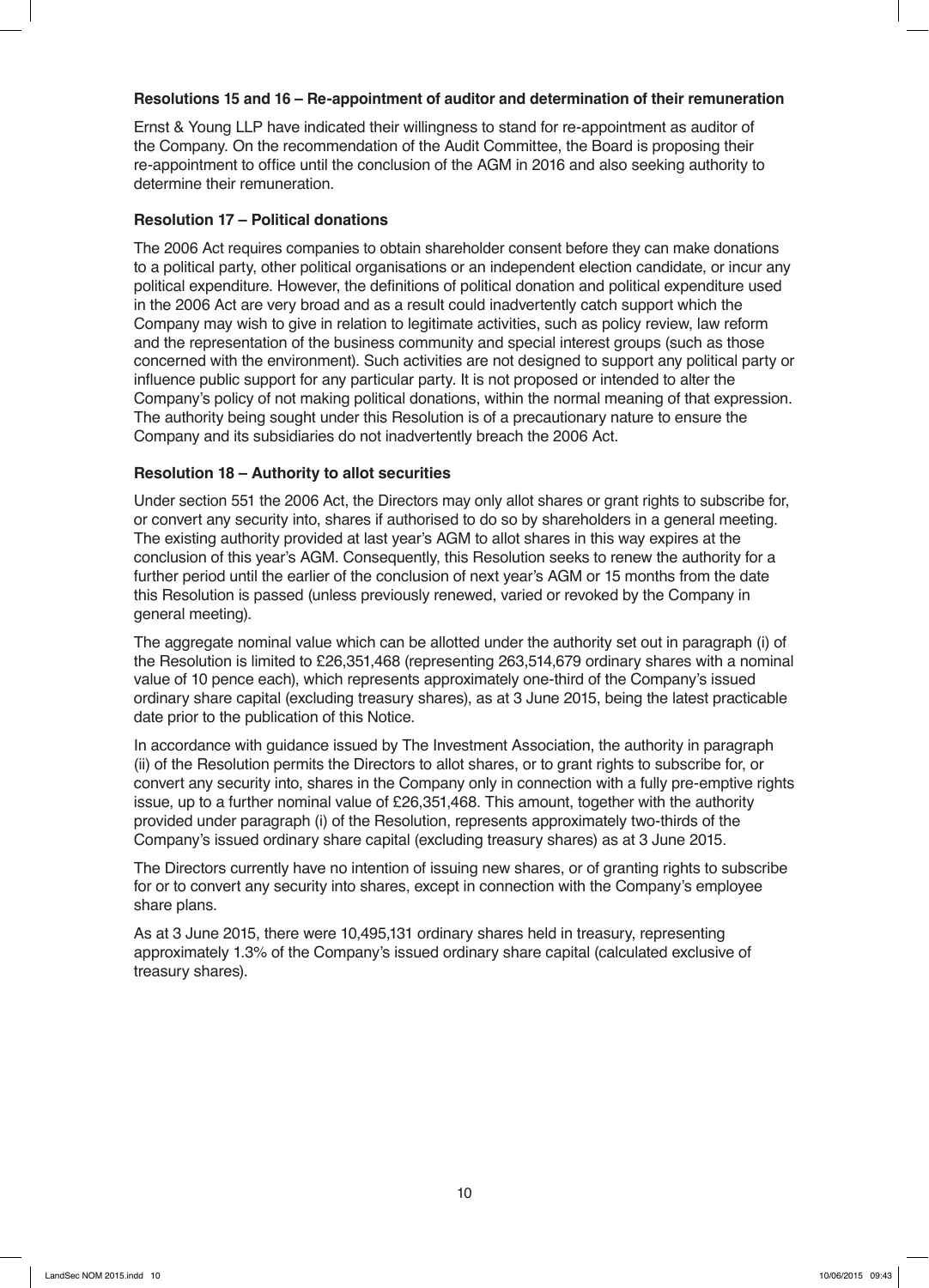## *Special Resolutions*

### **Resolution 19 – Disapplication of pre-emption rights**

Under section 561(1) of the 2006 Act, if Directors wish to allot ordinary shares, or grant rights to subscribe for, or convert securities into, ordinary shares, or sell treasury shares for cash (other than pursuant to an employee share scheme), they must in the first instance offer them to existing shareholders in proportion to their holdings. There may be occasions, however, when Directors need the flexibility to finance business opportunities by the issue of shares or the sale of treasury shares for cash without a pre-emptive offer having to be made to existing shareholders. This cannot be done under the 2006 Act unless shareholders have first waived their pre-emption rights and this Resolution is designed to provide for that.

Apart from a rights issue or any other pre-emptive offer concerning equity securities, the authority contained in this Resolution will be limited to the issue of shares for cash up to an aggregate nominal value of £4,005,196 (which includes the sale on a non-pre-emptive basis of any shares held in treasury), which represents approximately 5% of the Company's issued ordinary share capital as at 3 June 2015, being the latest practicable date prior to the publication of this Notice. This Resolution also seeks a disapplication of the pre-emption rights on a rights issue, so as to allow Directors to make exclusions or such other arrangements as may be appropriate to resolve legal or practical problems which, for example, might arise with overseas shareholders.

Shareholders should note that this Resolution also relates to treasury shares, is to be proposed as a Special Resolution and is subject to Resolution 18 being passed.

While the Directors have no present intention of issuing new shares other than pursuant to employee share plans, the Board considers the authority sought to be appropriate in order to provide the Company with flexibility to take advantage of business opportunities as they arise.

Operating within the Pre-emption Group's Statement of Principles, the Board confirms its intention that no more than 7.5% of the issued ordinary share capital of the Company (excluding treasury shares) will be issued for cash on a non-pre-emptive basis during any rolling three-year period without prior consultation with shareholders.

If approved, this authority will expire at the earlier of the conclusion of the next AGM or 15 months from the date this Resolution is passed.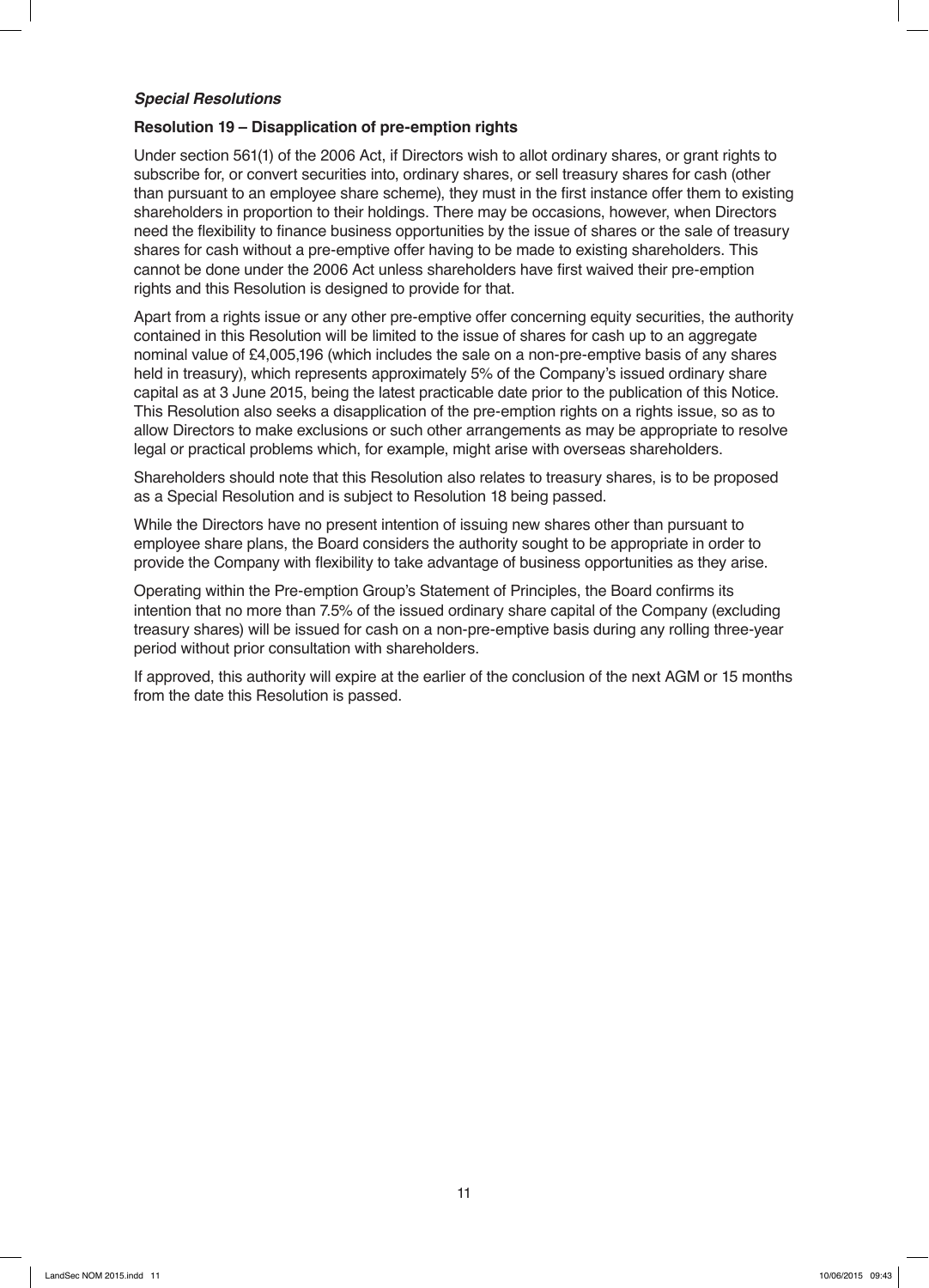### **Resolution 20 – Authority to purchase own shares**

This Resolution, which will also be proposed as a Special Resolution, renews the authority granted at last year's AGM and which expires at the conclusion of this year's AGM. It authorises the Company to make market purchases of its own ordinary shares, subject to the 2006 Act, up to 10% of the Company's issued ordinary share capital (excluding any treasury shares), should market conditions and the share price justify such action.

The Directors only intend to make use of this authority if to do so would be expected to lead to an increase in the net asset value per ordinary share for the remaining shareholders and would be in the best interests of shareholders generally, having due regard to appropriate gearing levels, alternative investment opportunities and the overall financial position of the Company. The Company did not purchase any of its own shares during the financial year ended 31 March 2015.

The minimum price, exclusive of expenses, which may be paid for an ordinary share is 10 pence. The maximum price, exclusive of expenses, which may be paid for an ordinary share is the highest of: (i) an amount equal to 5% above the average market value for an ordinary share for the five business days immediately preceding the date of purchase, and (ii) the higher of the price of the last independent trade and the highest current independent bid on the London Stock Exchange.

Any purchases of ordinary shares would be by means of market purchases through the London Stock Exchange. Any shares purchased under this authority may either be cancelled or held as treasury shares by the Company. Treasury shares may subsequently be cancelled, sold for cash or used to satisfy options issued to employees pursuant to the Company's employee share plans.

As at 3 June 2015, employee share options were outstanding over 4,828,583 ordinary shares which, if exercised using new issue shares, would represent 0.61% of the Company's issued ordinary share capital (excluding treasury shares). If the proposed authority for the Company to purchase its own shares were used in full, that percentage would increase to 0.68%. As at 3 June 2015, there were no outstanding warrants to subscribe for equity shares in the Company.

The authority will only be valid until the earlier of the conclusion of the next AGM or 15 months from the date this Resolution is passed.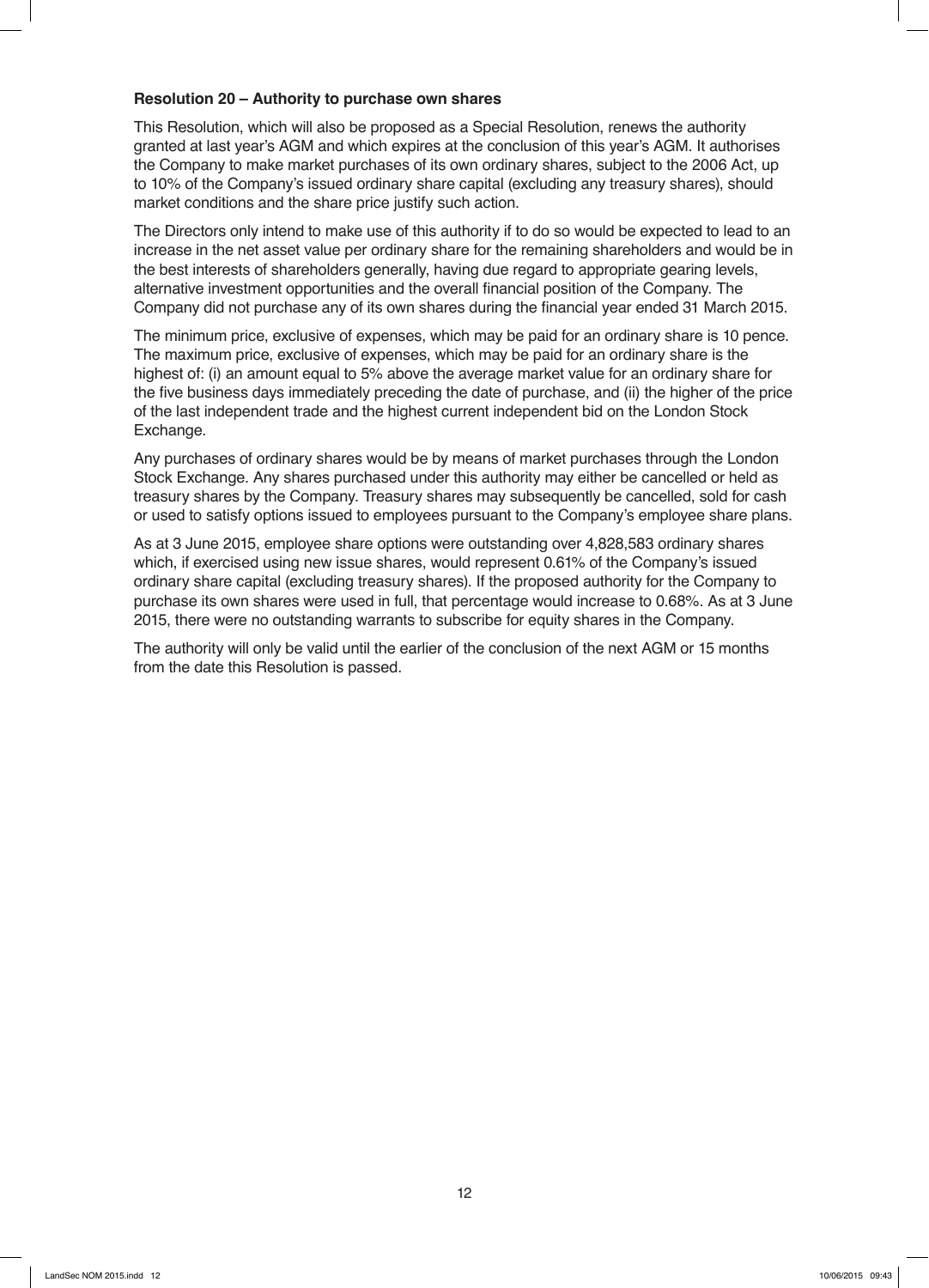# **Part II**

## **Summary of the Land Securities 2015 Long-Term Incentive Plan**

### **Overview of the LTIP**

The LTIP provides for two types of share incentive to be granted (each an *LTIP Award*):

- (i) a conditional share award, which entitles a participant to receive ordinary shares in the Company (*Shares*) for no payment; and
- (ii) a share option to acquire Shares at a nil (or nominal) exercise price.

LTIP Awards are not pensionable and may be granted over newly issued Shares, Shares held in treasury or Shares purchased in the market.

The LTIP will terminate on the tenth anniversary of its approval by shareholders, but the rights of existing participants will not be affected.

### **Eligibility**

All of the Company's employees, including its Executive Directors and employees of the Company's subsidiaries, will be eligible to participate in the LTIP at the discretion of the Remuneration Committee (the *Committee*).

#### **Grant of LTIP Awards**

Subject to any applicable dealing restrictions, the Committee may grant LTIP Awards within 11 weeks, but usually within six weeks, commencing on either: (i) the date the LTIP is approved by shareholders, (ii) the announcement of the Company's results for any period, or (iii) at such other time as the Committee considers that exceptional circumstances exist that justify a grant.

No payment will be required for the grant of an LTIP Award. LTIP Awards are personal to the participant and may not be transferred, except to a participant's personal representatives on death.

#### **Individual limits**

The Committee will determine the appropriate level of grant for participants. However, the number of Shares under LTIP Awards granted to a participant in any financial year will have an aggregate market value, measured at the date of grant, not exceeding 300% of the participant's base salary. Market value will be based on the closing middle market quotation for a Share as derived from the London Stock Exchange Official List (the **Official List**) for the dealing day immediately preceding the date of grant.

### **Plan limits**

To the extent that Shares are to be issued to satisfy LTIP Awards:

- (i) no options or awards may be granted under the LTIP or any other employee share plan if it would cause the aggregate number of Shares issued or issuable pursuant to options or other rights to subscribe for Shares which have been granted in the preceding ten years under the LTIP and any other employee share plan operated by the Company to exceed 10% of the Company's issued share capital at the date of grant; and
- (ii) no options or awards may be granted under the LTIP or any other discretionary executive share plan (together, *Executive Share Plans*) if it would cause the aggregate number of Shares issued or issuable pursuant to options or other rights to subscribe for Shares which have been granted in the preceding ten years under any Executive Share Plans operated by the Company to exceed 5% of the Company's issued share capital at the date of grant.

Shares held in treasury will be treated as newly issued for the purpose of these limits until such time as guidelines published by institutional investor representative bodies recommend otherwise. Shares purchased in the market to satisfy awards will not count towards these limits.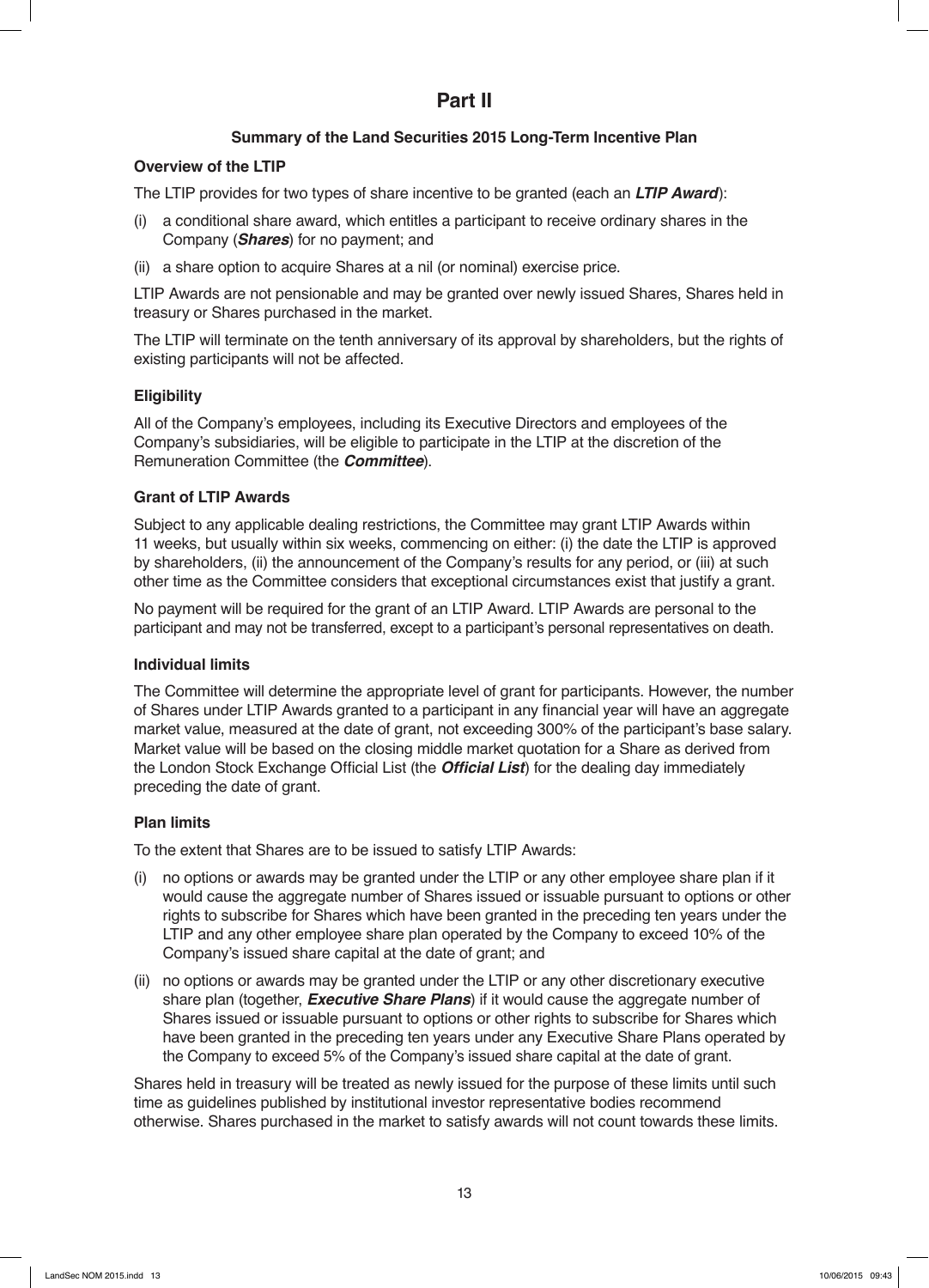### **Dividend equivalents**

The Committee may elect to grant LTIP Awards carrying a right to receive a payment (in cash and/or shares) at the time of delivery of Shares to reflect the value of dividends that would have been paid on those Shares during the vesting period. This amount may take into account the reinvestment of dividends.

### **Performance conditions**

LTIP Awards will be subject to performance conditions imposed by the Committee at the date of grant. Performance will generally be measured over a period of at least three years. The extent to which the performance conditions are satisfied will determine how many (if any) Shares under an LTIP Award a participant is entitled to acquire. Performance conditions will not be capable of being retested, so that any proportion of an LTIP Award which does not vest will lapse.

Performance conditions will be demanding and stretching. Two performance conditions will apply to LTIP Awards granted in 2015, each responsible for the vesting of 50% of the Shares awarded. Performance will be measured over a three-year performance period.

The first of these performance conditions will measure the Company's total shareholder return (*TSR*), relative to a comparator group comprising all of the property companies in the FTSE 350 Real Estate (*TSR Index*). 10% of the total award subject to this condition will vest for performance in line with the TSR Index. Maximum vesting will require outperformance of the TSR Index by 3% per annum. Vesting is on a straight-line basis for intermediate performance. Nothing will vest for below TSR Index performance.

The second of these performance conditions will measure the Company's ungeared total property return from its investment and trading properties (*TPR*), relative to an index of all March-valued property within the Investor Property Databank (*TPR Index*). 10% of the total award subject to this condition will vest for performance in line with the TPR Index. Maximum vesting will require outperformance of the TPR Index by 1% per annum over the performance period. Vesting is on a straight-line basis for intermediate performance. Nothing will vest for below TPR Index performance.

The Company's total property return will be adjusted to take into account the value already extracted from its Queen Anne's Gate property, which was effectively sold by way of a bond issue secured against that property in 2009.

As explained in the Directors' Remuneration Report, these performance conditions have been selected on the basis that maximum vesting will only be achieved for outperformance that is around the upper quartile of both the TSR and TPR Indices, both of which are externally recognised and calculated measures.

Ungeared TPR was chosen because it is widely used in the real estate industry as a measure of relative real estate portfolio performance. TSR was also chosen as a recognised measure of relative performance. Neither measure rewards general movements in the value of real estate or listed real estate companies, only outperformance. Satisfying these performance conditions will generate considerable additional value for shareholders.

The Committee may set different performance conditions and vesting levels in future years but in doing so shall ensure that all targets remain stretching.

The Committee may vary performance conditions applying to existing LTIP Awards if an event occurs which causes the Committee to consider it appropriate to amend them. Any variation must be fair and reasonable and the new conditions must, in the reasonable opinion of the Committee, be materially no more or less difficult to satisfy than the original conditions (but for the event in question).

### **Holding period**

Other than Shares sold to fund tax withholding obligations, Executive Directors (and other participants at the Committee's discretion) will be required to retain Shares acquired under an LTIP Award for a minimum period of two years after the vesting date, even if they leave the employment of the Land Securities group (the *Group*).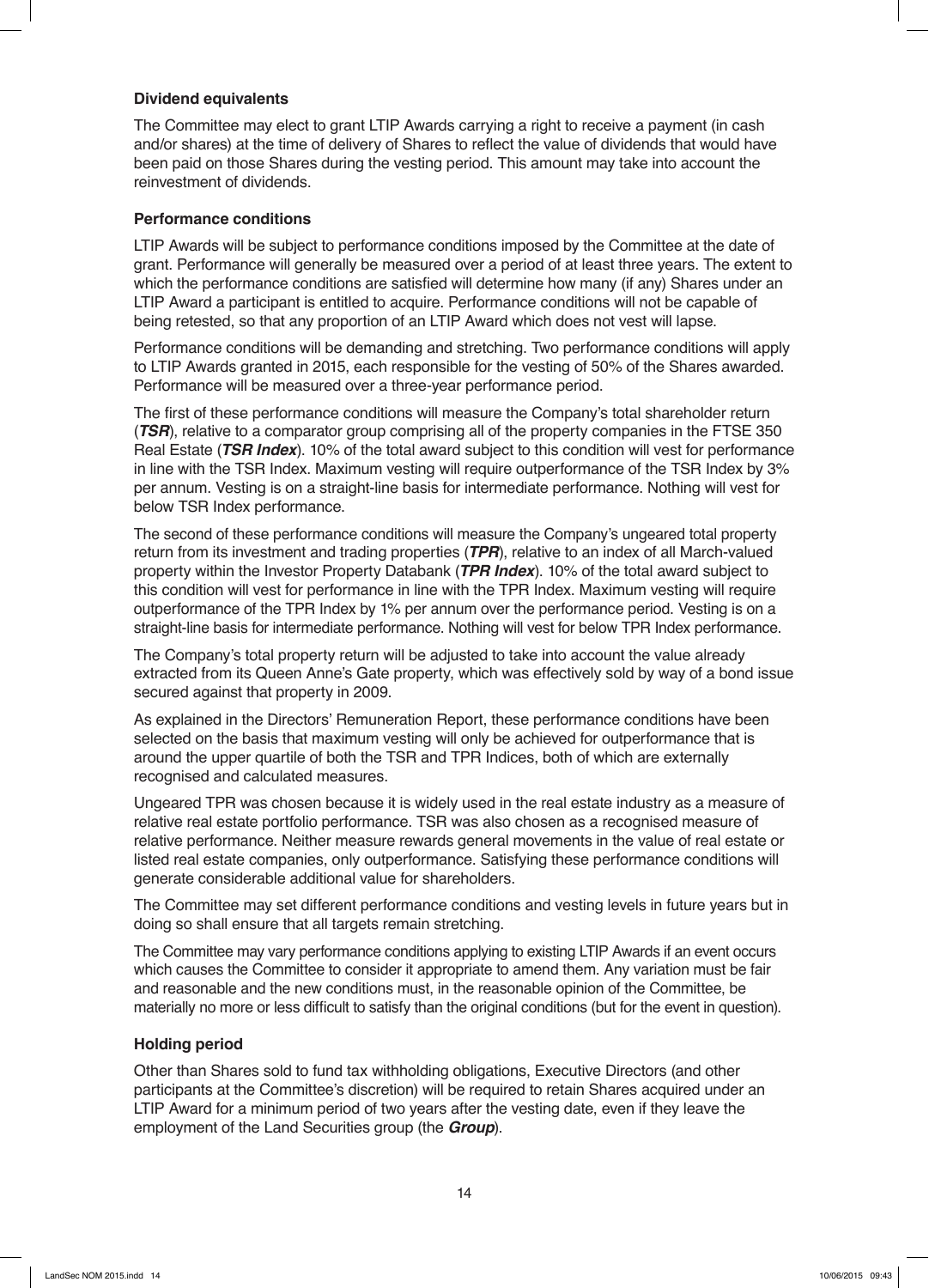### **Vesting of LTIP Awards**

LTIP Awards will usually vest on the later of (i) the third anniversary of the date of grant or on such later date as the applicable performance period expires and (ii) the date on which the Committee assesses the extent to which any applicable performance conditions have been satisfied, provided (ordinarily) that the participant remains employed within the Group at that time.

Vested share options will be exercisable from the vesting date until the tenth anniversary of the date of grant. Shares will be released to participants within 30 days of the date of an LTIP Award vesting (or being exercised, in the case of an option). Such Shares will be subject to any applicable holding period (as described above).

Shares allotted or transferred will rank pari passu with Shares then in issue other than in respect of dividend and other entitlements arising by reference to a record date prior to the date of allotment or transfer. As soon as practicable after the allotment of any Shares, application will be made to the UK Listing Authority for their admission to the Official List.

The Committee has discretion to require that on vesting or exercise of any LTIP Award, the participant will receive, instead of some or all of those Shares, a cash amount equal to the market value of the number of Shares that would otherwise have been issued or transferred. This discretion has been included to provide flexibility should the Company wish to reduce the dilution of its share capital as a result of the vesting and exercise of LTIP Awards or to mitigate dealing costs.

### **Cessation of employment**

LTIP Awards will normally only vest if the participant remains employed by, or holding office with, a company in the Group at the vesting date.

However, if the reason for leaving is injury, disability, redundancy, retirement with the agreement of the participant's employer, the sale of the participant's employer or the business in which he is employed out of the Group or any other reason at the Committee's discretion, LTIP Awards will not lapse but will vest on the normal vesting date, to the extent that the Committee determines that the performance conditions have been satisfied over the full performance period but subject to a time pro rating reduction (based on the total number of complete months from the date of grant to the cessation of employment relative to the length of the vesting period). Alternatively, the Committee may, in its absolute discretion, determine that LTIP Awards should vest on the date of leaving, subject to the satisfaction of the performance conditions (over the shortened performance period) at such date and to a time pro rating reduction.

In these circumstances, the Committee may determine that the pro rating reduction should not apply at all or should apply to a lesser extent if it considers that exceptional circumstances justify such treatment.

If a participant dies, his/her LTIP Awards will vest in full on the date of death and, if granted in the form of an option, the personal representative may exercise the option within 12 months of the date of the participant's death.

#### **Malus and clawback**

The Company has the right, before an LTIP Award vests, to reduce the number of Shares over which the award was granted in the event that: (a) the LTIP Award was granted over too many Shares in error, or (b) there was a material misstatement in the audited accounts and/or an error or reliance on misleading information when assessing the size or the vesting of: (i) the LTIP Award that was granted, or (ii) any annual bonus received by the participant.

The Company also has the right to require the transfer back to the Company of any benefit received by a participant on the vesting of an LTIP Award within two years of the vesting date if there has been a material misstatement in the audited accounts resulting in the over-vesting of the award and/or it is discovered that the participant could reasonably have been dismissed during the vesting period as a result of his/her misconduct. The amount to be clawed back may be satisfied by the reduction in any future bonus to be awarded to the participant, a reduction in the vesting of outstanding LTIP Awards or any other share awards, or by the payment of a cash amount by the participant.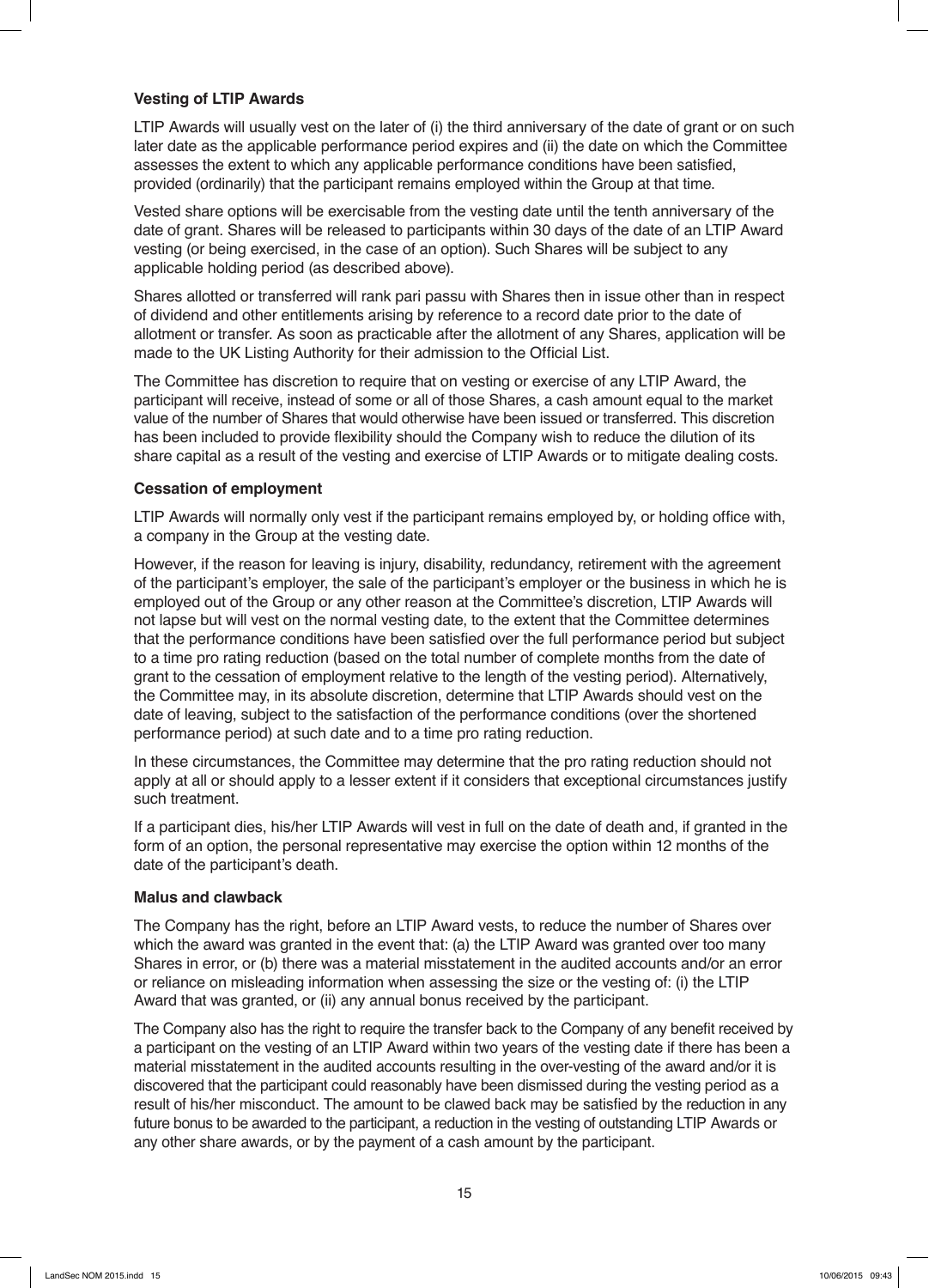## **Variation of capital**

In the event of any variation in the Company's share capital (including a rights issue or any sub-division or consolidation of the Company's share capital), or a demerger, special dividend or other similar event which affects the market price of a Share to a material extent, the Committee may adjust the number of Shares under an LTIP Award.

### **Corporate events**

In the event of a change of control, scheme of arrangement or voluntary winding-up, unvested LTIP Awards will vest to the extent that the performance conditions have been satisfied at the time of the relevant event, but subject to a time pro rating reduction (based on the number of complete months from the date of grant to the date of the relevant event relative to the length of the vesting period). The Committee may determine that the pro rating reduction should not apply at all, or should apply to a lesser extent, where it considers that exceptional circumstances apply. LTIP Awards granted in the form of options will be deemed to have been automatically exercised on the relevant vesting date.

LTIP Awards will be exchanged for equivalent awards over shares in a new holding company if the change of control of the Company is part of an internal corporate reorganisation (unless the Committee decides otherwise, in which case LTIP Awards will vest on the same basis as described above).

If a demerger, special dividend or other similar event is proposed which, in the opinion of the Committee, would affect the price of a Share to a material extent, the Committee may decide that LTIP Awards will vest as described above.

## **Employee Benefit Trust**

The LTIP may be operated in conjunction with an employee benefit trust established by the Company (the *Trust*). The Company and participating subsidiaries will provide funds, by gift or loan to be held in accordance with the terms of the Trust, to enable the trustee to acquire Shares to satisfy LTIP Awards.

The Company shall determine whether Shares to satisfy LTIP Awards will be purchased or issued. Where the Company decides that Shares will be issued, the trustee will subscribe for them at such time and at such price as shall be agreed with the Company.

### **Amendments**

The Committee may amend the rules of the LTIP in any respect. However, provisions governing eligibility requirements, the limits on the number of Shares available for LTIP Awards, the maximum entitlement of participants, the basis for determining a participant's entitlement and the adjustment of LTIP Awards following a variation of the Company's share capital may not be altered to the advantage of participants without the prior approval of shareholders in general meeting (with the exception of minor amendments made to benefit the administration of the LTIP to take account of a change in legislation or to obtain or maintain favourable (or avoid unfavourable) tax, exchange control or regulatory treatment for eligible employees, participants or for any company in the Group).

No alteration to the material disadvantage of participants may be made without the prior consent of a majority of those participants who reply to a request for their consent.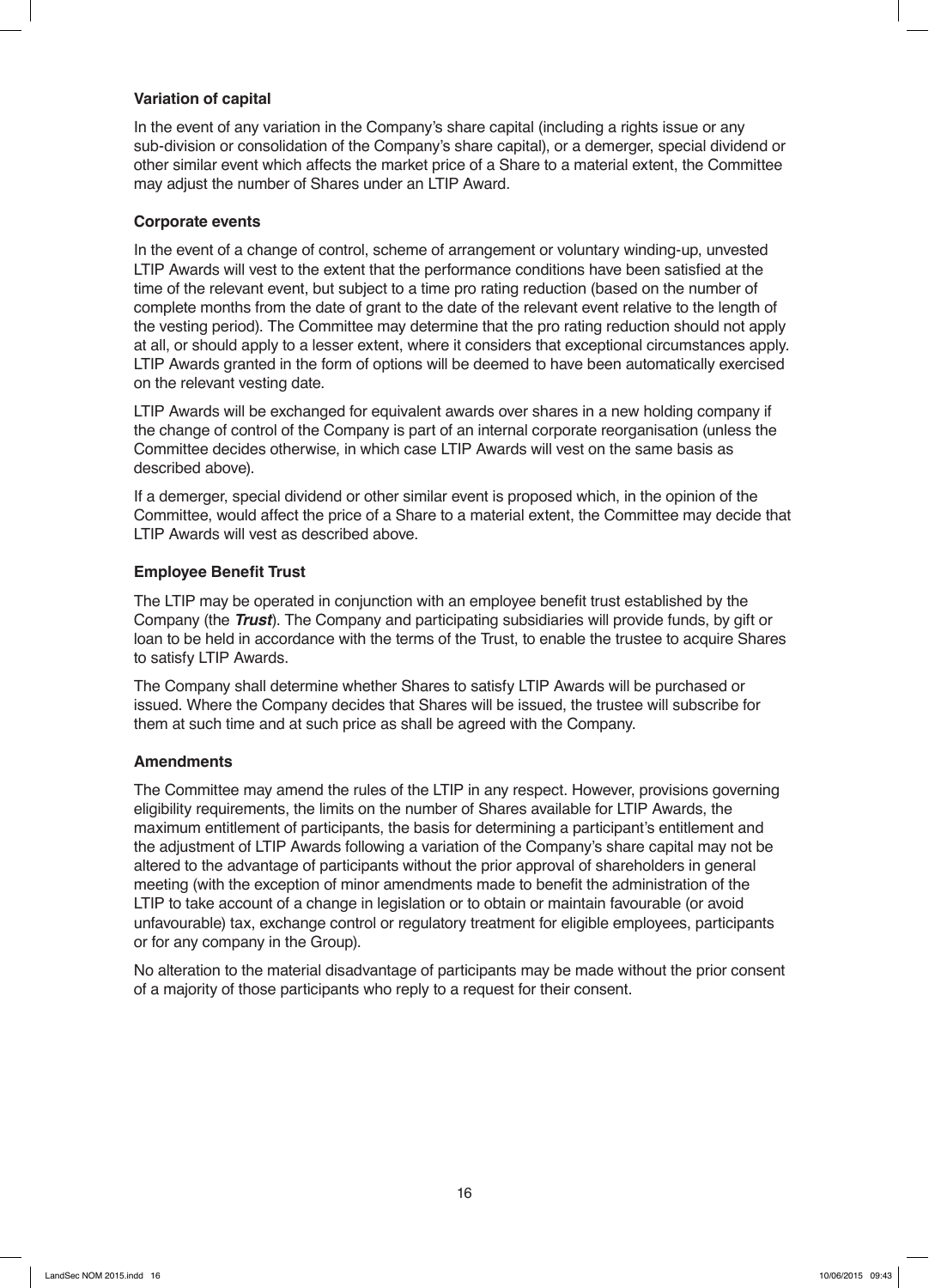# **Part III**

## **Shareholder notes**

### **Ordinary shareholders' right to attend, speak and vote at the Annual General Meeting**

Ordinary shareholders have the right to attend, speak and vote at the AGM by signing the Attendance Card, bringing it along to the Meeting on Thursday, 23 July 2015 at 11.00am and handing it in on arrival. If you do not have an Attendance Card but believe that you should have one, please contact Equiniti, our Registrar, on 0871 384 2128. (Calls to this number cost 8p per minute plus network extras. Lines are open from 8.30am to 5.30pm, Monday to Friday, except UK public holidays). Equiniti's overseas helpline number is +44 121 415 7049.

Only those shareholders entered on the Company's register of members at 6.00pm on 21 July 2015 shall be entitled to attend or vote at the AGM in respect of the number of shares registered in their name at that time. If the Meeting is adjourned, the Company specifies that only shareholders entered on the Company's register of members not later than 6.00pm on the day two days prior to the reconvened meeting shall be entitled to attend and vote at the Meeting. Changes to the register of members after the relevant deadline will be disregarded in determining the rights of any person to attend and vote.

Any shareholder attending the Meeting has the right to ask questions. The Company must provide an answer to any such question relating to the business being dealt with at the Meeting but no such answer need be given if (i) to do so would interfere unduly with the preparation for the Meeting or involve the disclosure of confidential information, (ii) the answer has already been given on a website in the form of an answer to a question, or (iii) it is undesirable in the interests of the Company or the good order of the Meeting that the question be answered.

### **Shareholder right to appoint a proxy**

Members are entitled to appoint one or more proxies to exercise all or any of their rights to attend and to speak and vote on their behalf at the Meeting. A proxy need not be a member of the Company.

A Form of Proxy which may be used to make such appointment and give proxy instructions accompanies this Notice of Meeting. If you do not have a Form of Proxy but believe that you should have one, or if you require additional forms, please contact Equiniti on 0871 384 2128. (Calls to this number cost 8p per minute plus network extras. Lines are open from 8.30am to 5.30pm, Monday to Friday, except UK public holidays.) Equiniti's overseas helpline number is +44 121 415 7049. You can only appoint a proxy using the procedures set out in these notes and the notes to the Form of Proxy.

A shareholder may appoint more than one proxy in relation to the AGM provided that each proxy is appointed to exercise the rights attached to a different share or shares held by that member. To do this, that shareholder must complete a separate Form of Proxy for each such proxy appointment. Shareholders can copy their original Form of Proxy or obtain additional Forms from Equiniti. A shareholder appointing more than one proxy should indicate the number of shares for which each proxy is authorised to act on his or her behalf.

To be valid, any Form of Proxy must be received by hand during normal business hours or by post at Equiniti, Aspect House, Spencer Road, Lancing, West Sussex BN99 6DA, England, no later than 11.00am on Tuesday, 21 July 2015 (i.e. 48 hours before the time of the Meeting).

### **Voting electronically by proxy**

Shareholders who prefer to register the appointment of their proxy electronically via the internet can do so through the Equiniti website at www.sharevote.co.uk where full instructions on the procedure are given. The Voting ID, Task ID and Shareholder Reference Number printed on the Form of Proxy will be required to use this electronic proxy appointment system. Alternatively, shareholders who have already registered with Equiniti's online portfolio service, Shareview, can appoint their proxy electronically by logging on to their portfolio at www.shareview.co.uk and clicking on the link to vote. A proxy appointment made electronically will not be valid if sent to any address other than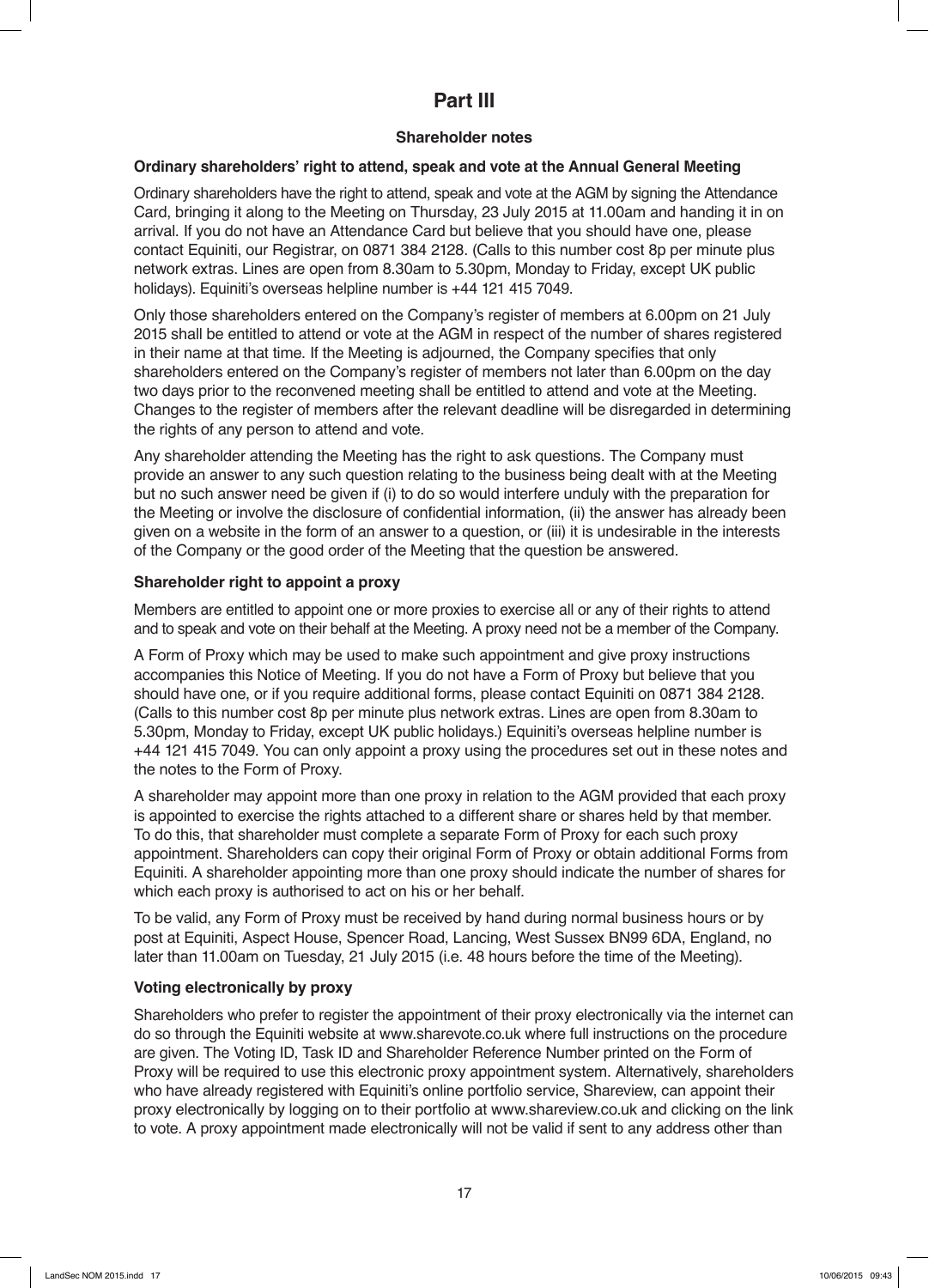those provided or if received after 11.00am on Tuesday, 21 July 2015. Please note that any electronic communication found to contain a computer virus will not be accepted.

You may not use any electronic address provided either in this Notice or any related documents (including the Form of Proxy) to communicate with the Company for any purposes other than those expressly stated.

The return of a completed Form of Proxy, any other such instrument or any CREST Proxy Instruction will not prevent a member attending the AGM and voting in person (in place of their proxy vote) if he/she wishes to do so.

### **Indirect investors**

Any person to whom this Notice is sent who is a person nominated under section 146 of the 2006 Act to enjoy information rights (*Nominated Person*) may, under an agreement between him/her and the member by whom he/she was nominated, have a right to be appointed (or to have someone else appointed) as a proxy for the AGM. If a Nominated Person has no such proxy appointment right or does not wish to exercise it, he/she may, under any such agreement, have a right to give instructions to the member as to the exercise of voting rights.

The statement of the rights of shareholders in relation to the appointment of proxies above does not apply to a Nominated Person. The rights described in those paragraphs can only be exercised by shareholders of the Company.

### **CREST**

CREST members who wish to appoint a proxy or proxies through the CREST electronic proxy appointment service may do so for the AGM to be held on 23 July 2015 and any adjournment(s) thereof by using the procedures described in the CREST Manual which can be viewed at www.euroclear.com. CREST Personal Members or other CREST sponsored members, and those CREST members who have appointed a voting service provider(s), should refer to their CREST sponsor or voting service provider(s), who will be able to take the appropriate action on their behalf.

In order for a proxy appointment or instruction made using the CREST service to be valid, the appropriate CREST message (a CREST Proxy Instruction) must be properly authenticated in accordance with Euroclear UK & Ireland Limited's specifications and must contain the information required for such instructions, as described in the CREST Manual available via www.euroclear. com/CREST. The message, regardless of whether it constitutes the appointment of a proxy or an amendment to the instruction given to a previously appointed proxy, must, in order to be valid, be transmitted so as to be received by the issuer's agent (ID RA19) by the latest time(s) for receipt of proxy appointments specified in this Notice.

For this purpose, the time of receipt will be taken to be the time (as determined by the time stamp applied to the message by the CREST Applications Host) from which the issuer's agent is able to retrieve the message by enquiry to CREST in the manner prescribed by CREST. After this time any change of instructions to proxies appointed through CREST should be communicated to the appointee through other means.

CREST members and, where applicable, their CREST sponsors or voting service providers should note that there are no special procedures in CREST for any particular messages. Normal system timings and limitations will, therefore, apply in relation to the input of CREST Proxy Instructions. It is the responsibility of the CREST member concerned to take (or, if the CREST member is a CREST personal member or sponsored member or has appointed a voting service provider(s), to procure that his/her CREST sponsor or voting service provider(s) take(s)) such action as shall be necessary to ensure that a message is transmitted by means of the CREST system by any particular time. In this regard, CREST members and, where applicable, their CREST sponsors or voting service providers are referred, in particular, to those sections of the CREST Manual concerning practical limitations of the CREST system and timings.

The Company may treat as invalid a CREST Proxy Instruction in the circumstances set out in Regulation 35(5)(a) of the Uncertificated Securities Regulations 2001.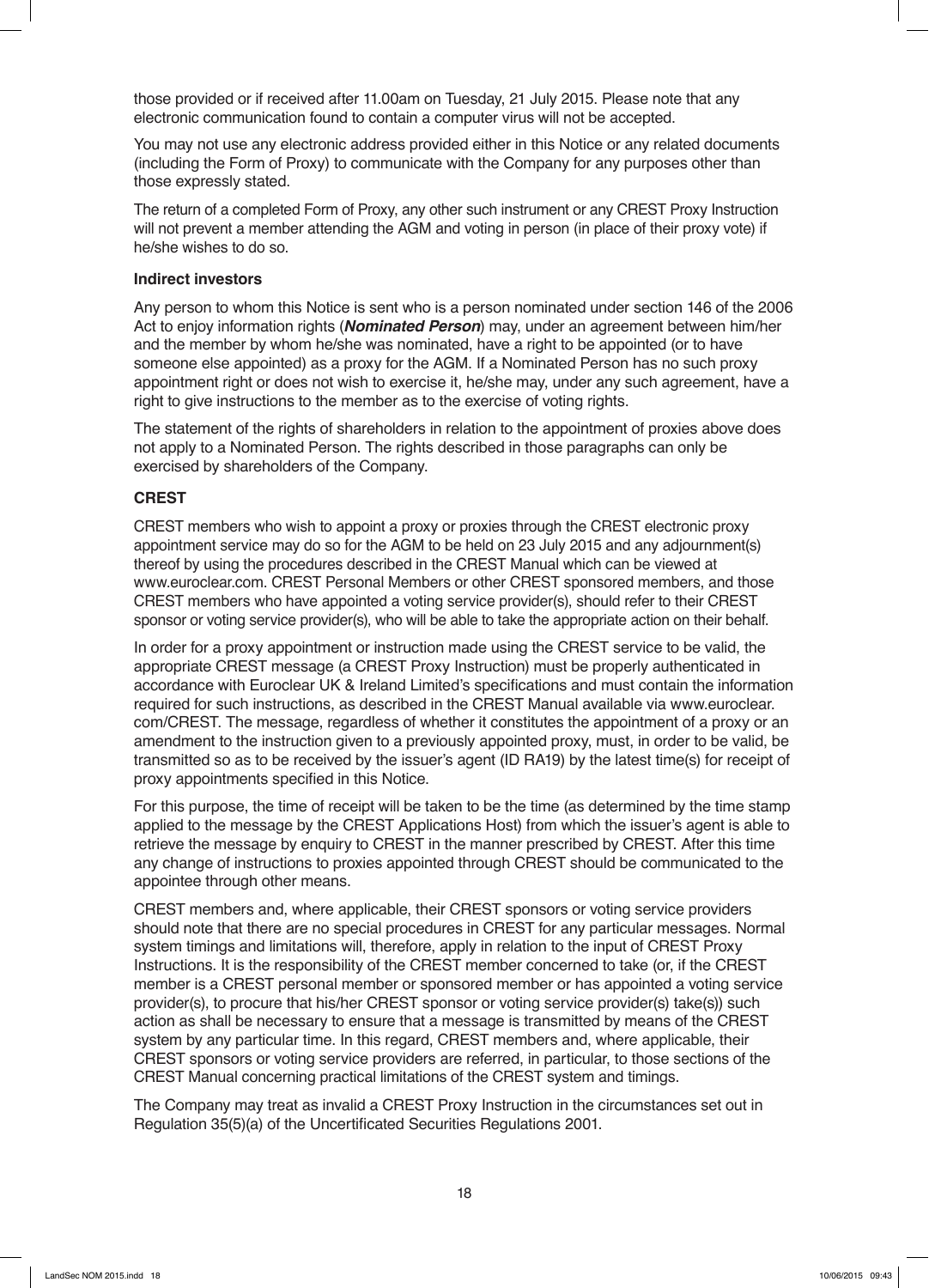### **Corporate representatives**

Any corporation which is a member can appoint one or more corporate representatives who may exercise on its behalf all of its powers as a member, provided that they do not do so in relation to the same shares. Such a corporate representative may be asked at the Meeting to produce a certified copy of the Resolution from which their authority is derived.

### **Information available on Land Securities Group PLC website**

Under section 527 of the 2006 Act, shareholders meeting the threshold requirements set out in that section have the right to require the Company to publish on a website a statement setting out any matter relating to: (i) the audit of the Company's accounts (including the auditor's report and the conduct of the audit) that are to be laid before the AGM; or (ii) any circumstance connected with an auditor of the Company ceasing to hold office since the previous meeting at which annual accounts and reports were laid in accordance with section 437 of the 2006 Act. The Company may not require shareholders requesting any such website publication to pay its expenses in complying with sections 527 or 528 of the 2006 Act. Where the Company is required to place a statement on a website under section 527 of the 2006 Act, it must forward the statement to the Company's auditor not later than the time when it makes the statement available on the website. The business which may be dealt with at the AGM includes any statement that the Company has been required under section 527 of the 2006 Act to publish on a website.

The 2015 Annual Report and this Notice are now available on the Company's website at www.landsecurities.com/investors. However, this notification of availability is not a substitute for shareholders reading those documents themselves.

## **Total voting rights**

As at 3 June 2015, being the last practicable date prior to the publication of this Notice, the Company's total issued share capital consisted of 801,039,169 ordinary shares carrying one vote each, including 10,495,131 shares held in treasury. Therefore, the total voting rights in the Company as at 3 June 2015 was 790,544,038.

## **Documents available for inspection**

Copies of the Executive Directors' Service Agreements, the Letters of Appointment of the Nonexecutive Directors and the rules of the Land Securities 2015 Long-Term Incentive Plan, as proposed to be adopted, are available for inspection at the registered office of the Company during normal business hours from the date of this Notice and will be available at the place and on the day of the Meeting from 10.45am until its conclusion.

A copy of this Notice, and any other information required by section 311A of the 2006 Act, will also be displayed on the Company's website at www.landsecurities.com from the date of this Notice until the conclusion of the AGM.